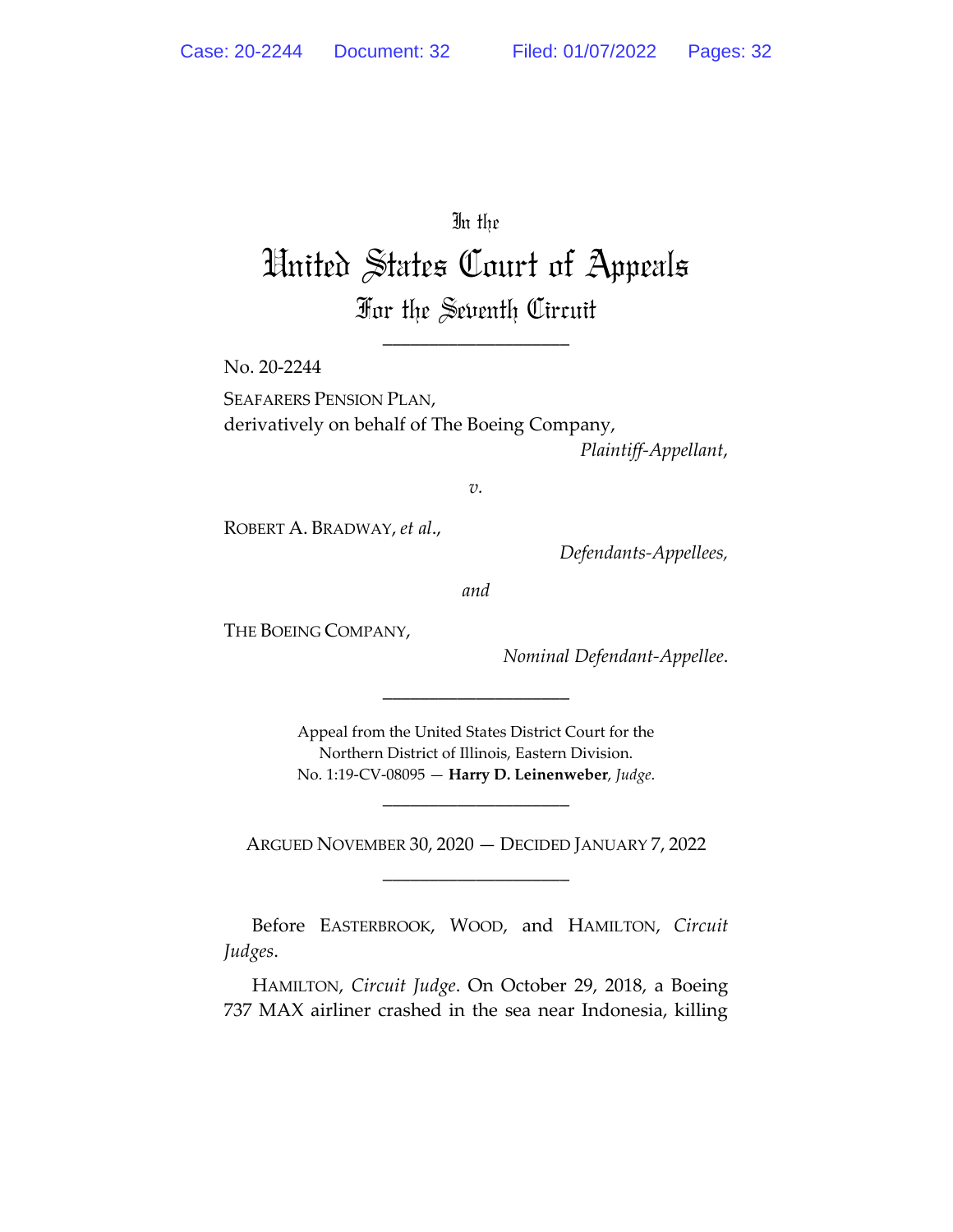everyone on board. A few months later, on March 10, 2019, a second 737 MAX crashed in Ethiopia, again killing everyone on board. Within days of the second crash, all 737 MAX airliners around the world were grounded. The United States Federal Aviation Administration kept the planes grounded until November 18, 2020, when it was satisfied that serious problems with the planes' flight control systems had been corrected.

In December 2019, plaintiff Seafarers Pension Plan, a shareholder of the Boeing Company, filed this derivative suit on behalf of Boeing under Section 14(a) of the Securities Exchange Act of 1934, 15 U.S.C. § 78n(a)(1). The suit alleges that Boeing officers and board members made materially false and misleading public statements about the development and operation of the 737 MAX in Boeing's 2017, 2018, and 2019 proxy materials. The district court dismissed the suit without addressing the merits, applying a Boeing bylaw that gives the company the right to insist that any derivative actions be filed in the Delaware Court of Chancery. We reverse. Because the federal Exchange Act gives federal courts exclusive jurisdiction over actions under it, applying the bylaw to this case would mean that plaintiff's derivative Section 14(a) action may not be heard in any forum. That result would be contrary to Delaware corporation law, which respects the non-waiver provision in Section 29(a) of the federal Exchange Act, 15 U.S.C. § 78cc(a).

#### I. *Factual and Procedural Background*

The Boeing Company is an international aerospace company headquartered in Illinois and incorporated under Delaware law. Plaintiff Seafarers Pension Plan is a Boeing shareholder. In addition to the loss of 346 lives, the 737 MAX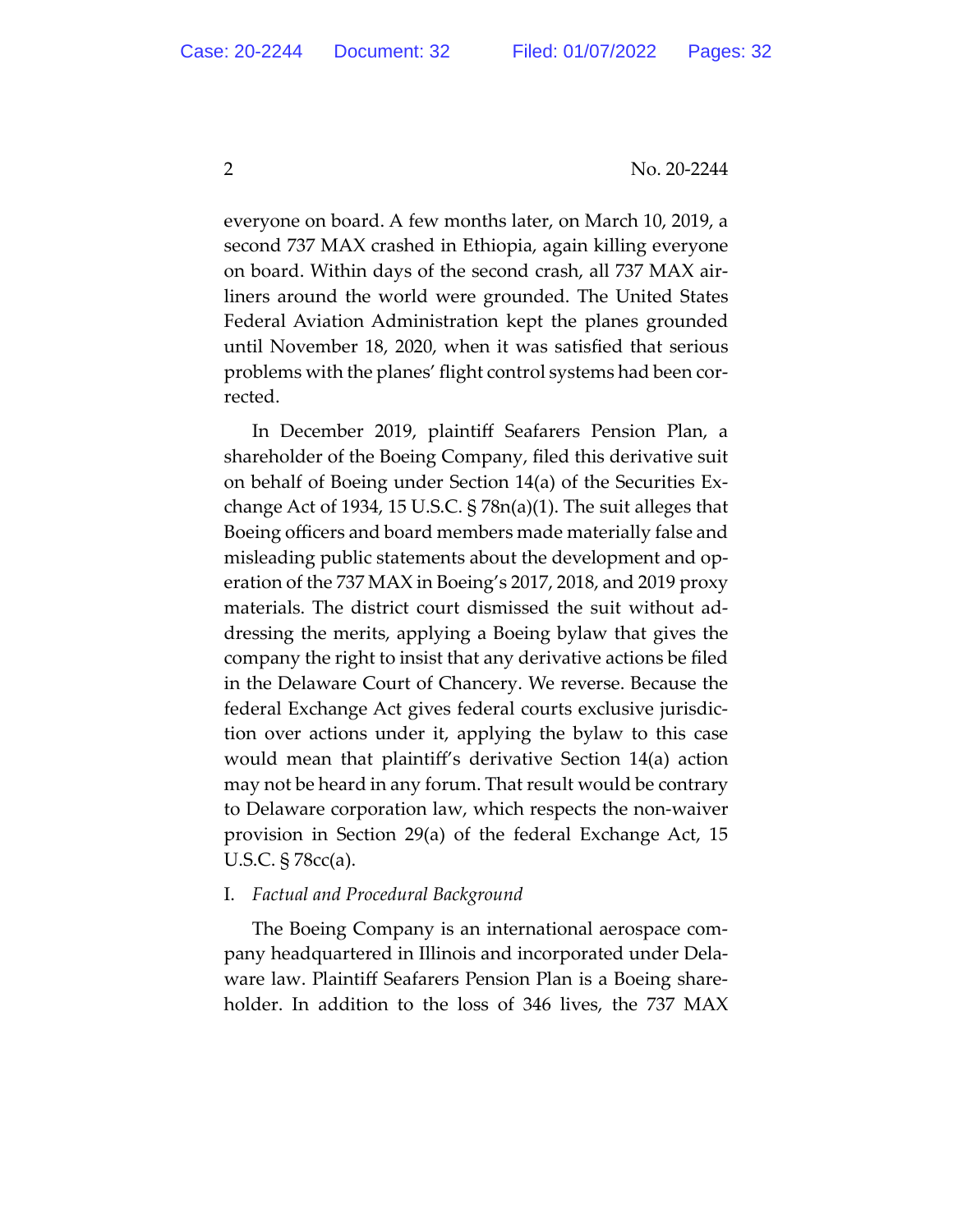accidents and the subsequent grounding of all 737 MAX planes and ensuing investigations and litigation will end up costing Boeing billions of dollars. This case is a part of that larger picture, but it presents issues that do not call upon us to address the merits of plaintiff's claims or their role in the larger aftermath of the 737 MAX crashes.

The Seafarers Plan filed this derivative suit under Section 14(a) of the Securities Exchange Act of 1934 alleging that Boeing's current and former officers and directors disseminated materially false and misleading proxy statements from 2017 through 2019. See 15 U.S.C. § 78n(a)(1); 17 C.F.R. § 240.14a-9. The Exchange Act gives federal courts exclusive jurisdiction over suits filed under the Act. 15 U.S.C. § 78aa. The Seafarers Plan therefore filed its complaint in the Northern District of Illinois, where Boeing is headquartered.

The defendants moved to dismiss based on the doctrine of forum non conveniens, invoking a Boeing bylaw that provides in relevant part:

> With respect to any action arising out of any act or omission occurring after the adoption of this By-Law, unless the Corporation consents in writing to the selection of an alternative forum, the Court of Chancery of the State of Delaware shall be the sole and exclusive forum for … any derivative action or proceeding brought on behalf of the Corporation … .

The defendants conceded that enforcement of the forum bylaw would foreclose the Seafarers Plan's federal derivative suit entirely. They argued, however, that Delaware law offered a sufficient substitute that would allow the Seafarers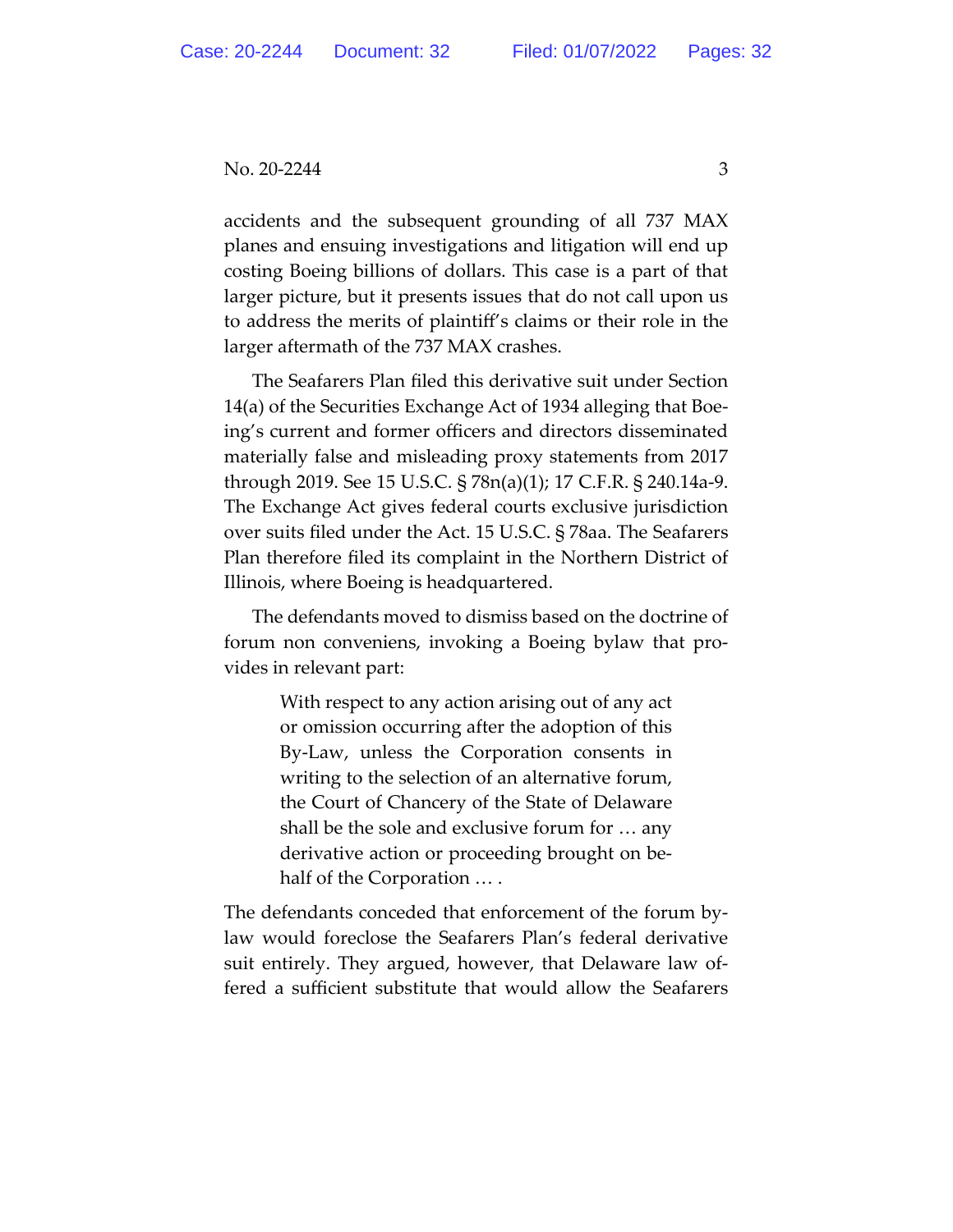Plan to vindicate its substantive rights under the Exchange Act of 1934. The district court agreed with defendants and dismissed the suit. *Seafarers Pension Plan v. Bradway*, 2020 WL 3246326, at \*4 (N.D. Ill. June 8, 2020).1

Applying the forum bylaw to this case is contrary to Delaware corporation law and federal securities law. In Part III, we explain that the forum bylaw is unenforceable as applied to this case because its application would violate Section 115 of the Delaware General Corporation Law. Delaware corporation law gives corporations considerable leeway in writing bylaws, including bylaws with choice-of-forum provisions, but it respects federal securities law and does not empower corporations to use such techniques to opt out of the Exchange Act. In Part IV, we address the cases the district court relied upon to grant dismissal. Before we discuss the merits, however, we address in Part II the appropriate standard of review.

#### II. *Standard of Review*

The Seafarers Plan argues that we should decide de novo the legal question whether the forum bylaw is enforceable. Defendants argue that dismissal on forum non conveniens grounds should be reviewed more deferentially, only for an abuse of discretion. We have often said that forum non conveniens calls for a trial court to exercise its sound discretion and that we review such dismissals or denials of

<sup>&</sup>lt;sup>1</sup> Along with its federal claims, the Seafarers Plan initially alleged claims under Delaware law for breaches of fiduciary duty and unjust enrichment. Once the defendants invoked the forum bylaw, the parties agreed to dismiss the state-law claims without prejudice to allow refiling in state court in Delaware.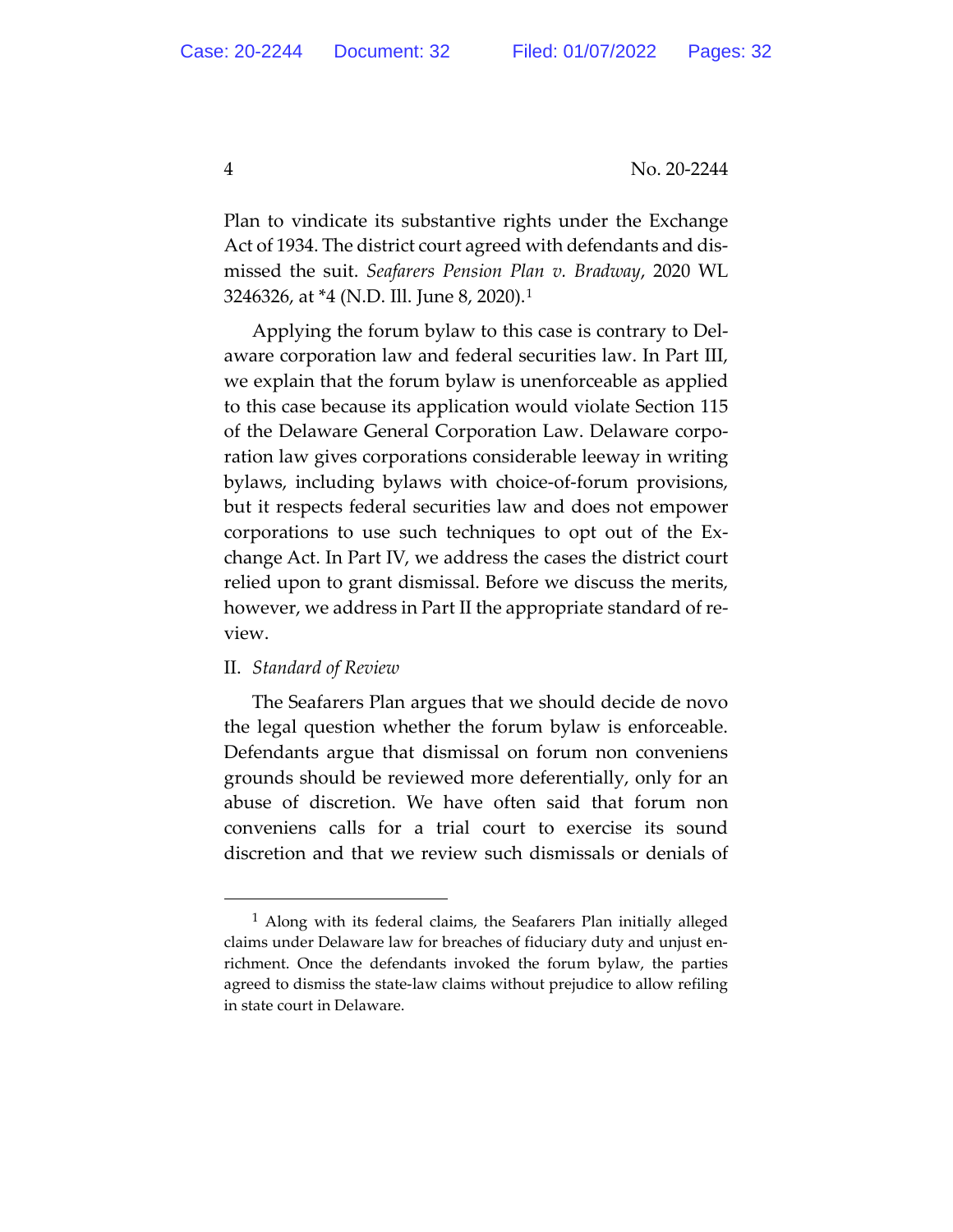#### $\text{No. } 20 - 2244$  5

dismissals for abuse of discretion. E.g., *Mueller v. Apple Leisure Corp*., 880 F.3d 890, 893–94 (7th Cir. 2018), quoting *Deb v. SIRVA, Inc.*, 832 F.3d 800, 805 (7th Cir. 2016); see also *Piper Aircraft Co. v. Reyno*, 454 U.S. 235, 257, 261 (1981) (finding no abuse of discretion in granting dismissal in tort case in U.S. court arising from aircraft crash in Scotland). If we were dealing with an ordinary choice-of-forum clause in a contract, that standard would apply.

The specific problem here is different, calling for what amounts to de novo review. Boeing's forum bylaw presents only questions of law, which we ordinarily review de novo. The district court explained that it dismissed this case because it concluded, as a matter of law, that the Boeing forum bylaw was enforceable in this case. *Seafarers Pension Plan*, 2020 WL 3246326, at \*4. In a wide range of contexts, we have explained that if a district court exercises its discretion based on an erroneous view of the law, it will necessarily abuse its discretion. See, e.g., *Cassell v. Snyders*, 990 F.3d 539, 545 (7th Cir. 2021), quoting *Abbott Labs v. Mead Johnson & Co.*, 971 F.2d 6, 13 (7th Cir. 1992) (in deciding preliminary injunction motion, "district court 'abuses its discretion when it commits … an error of law'"); *Schleicher v. Wendt*, 618 F.3d 679, 688 (7th Cir. 2010) (holding "district court did not commit a legal error, or abuse its discretion" in deciding that plaintiffs offered sufficient evidence to invoke fraud-on-the-market theory to prove reliance prong of Rule 10b-5 claim). In this context, it is well-settled that the enforceability of a contract's forumselection clause is a question of law that we review de novo. E.g., *Bonny v. Society of Lloyd's*, 3 F.3d 156, 159 (7th Cir. 1993); see also *Continental Ins. Co. v. M/V ORSULA*, 354 F.3d 603, 607 (7th Cir. 2003); *Hugel v. Corp. of Lloyd's*, 999 F.2d 206, 207 (7th Cir. 1993); *Northwestern Nat'l Ins. Co. v. Donovan*, 916 F.2d 372,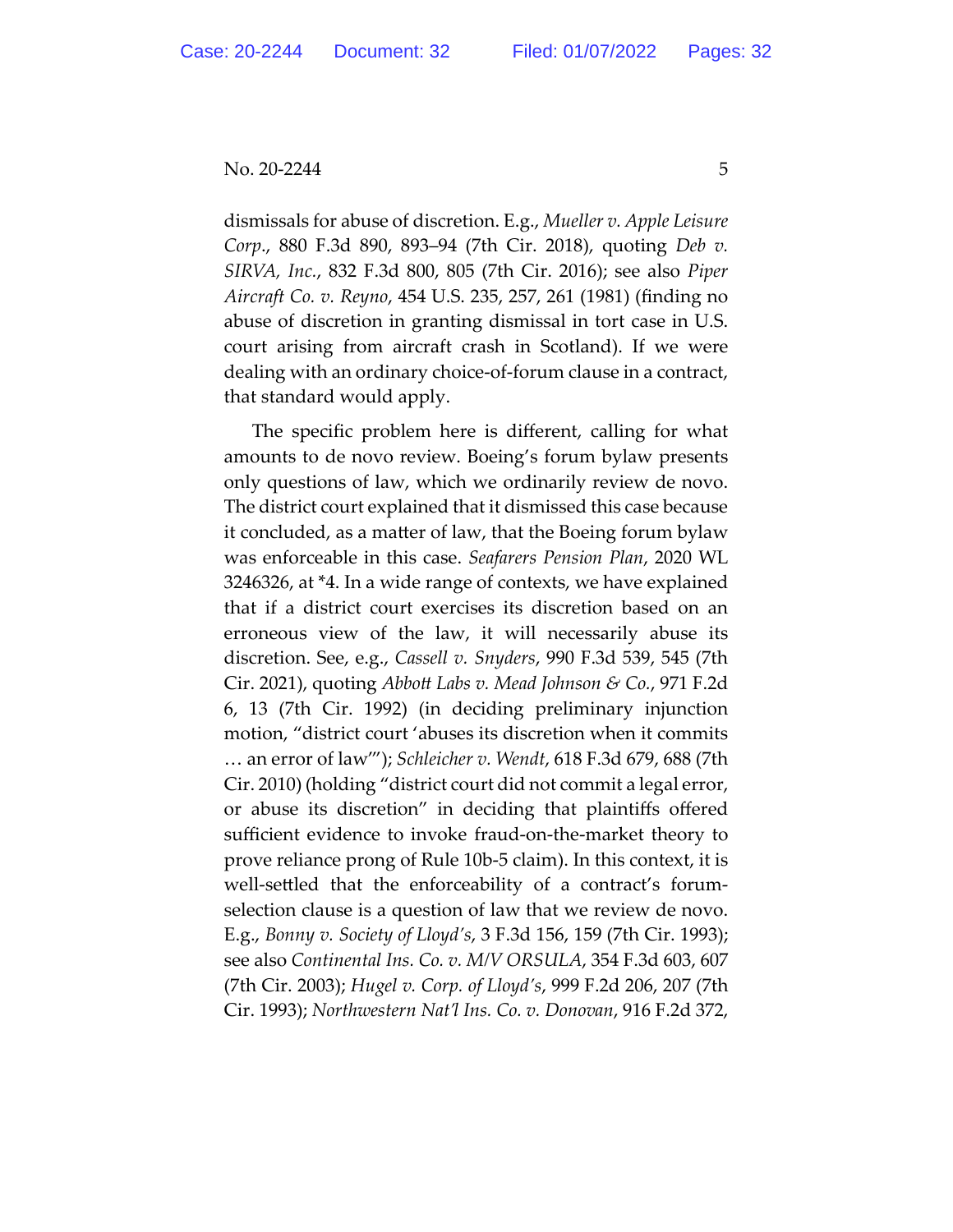375 (7th Cir. 1990). Because the district court based its decision on its view of legal issues, de novo review of the governing questions of law is appropriate here.

#### III. *Applying Delaware Corporation Law*

The most straightforward resolution of this appeal is under Delaware corporation law, which we read as barring application of the Boeing forum bylaw to this case invoking nonwaivable rights under the federal Exchange Act. We first address in Part III-A the nature of plaintiff's derivative Exchange Act claim and then in Part III-B the relevant Delaware statutes and case law on such forum-selection bylaws.

## A. *Plaintiff's Derivative Claims Under the Exchange Act of 1934*

Plaintiff's derivative suit under Section 14(a) is straightforward. Section 14(a) and its implementing regulation, SEC Rule 14a-9, prohibit material misstatements or omissions in a proxy statement. 15 U.S.C. § 78n(a)(1); 17 C.F.R. § 240.14a-9(a). To state a claim under Section 14(a), a plaintiff must allege that (i) the proxy statement contained a material misstatement or omission, which (ii) caused plaintiff's injury, and (iii) that the proxy solicitation itself, rather than the particular defect in the solicitation, was an essential link in the accomplishment of the transaction. *Mills v. Electric Auto-Lite Co.*, 396 U.S. 375, 384–85 (1970). As noted, the Exchange Act provides that only federal courts may exercise jurisdiction over claims that arise under the Act. 15 U.S.C. § 78aa. Section 14(a) may be enforced in private actions by shareholders asserting their own rights and in derivative actions asserting rights of a corporation harmed by a violation. *J.I. Case Co. v. Borak*, 377 U.S. 426, 431−32 (1964).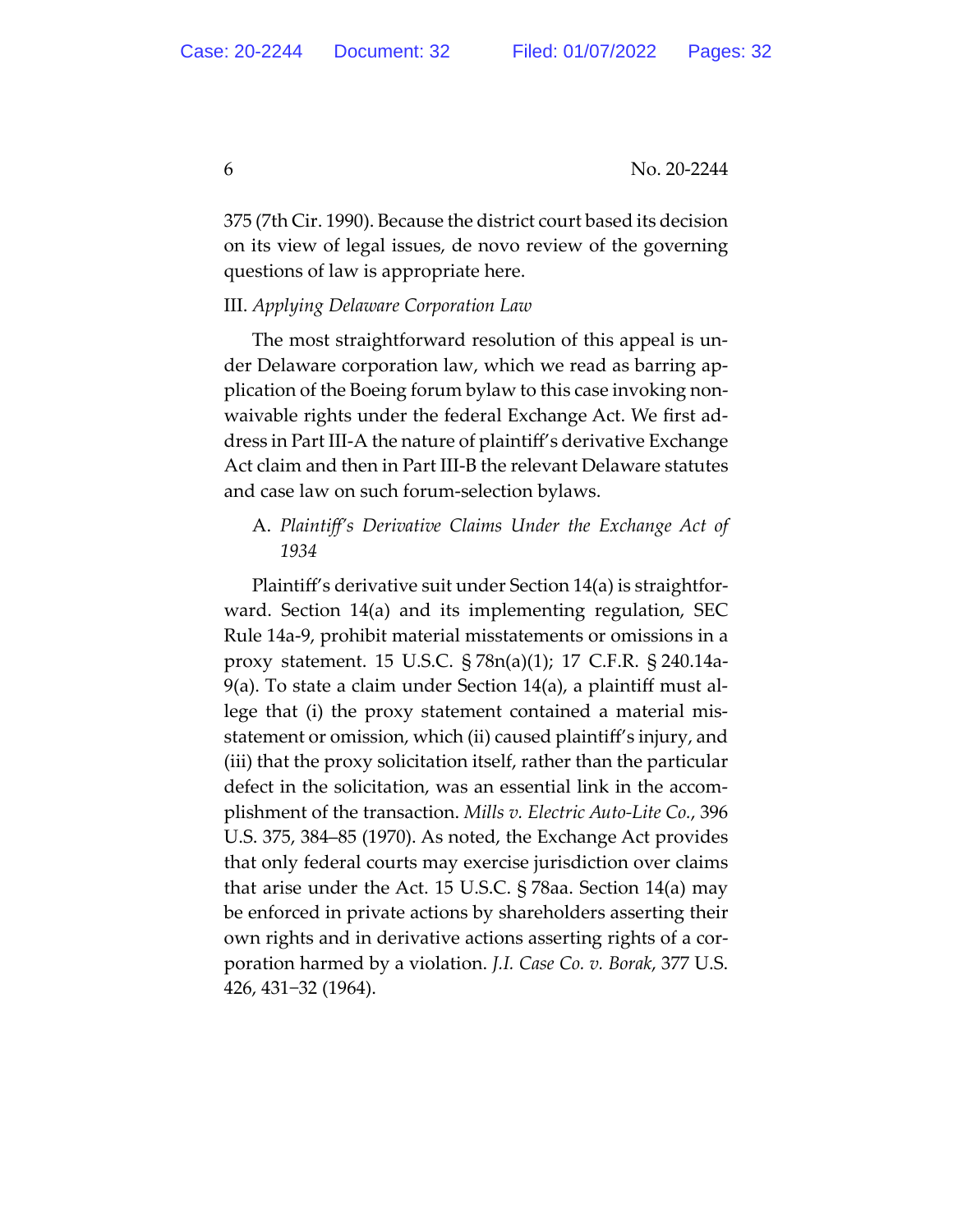In a derivative suit under Section 14(a), the theory "is that a corporation's board has been so faithless to investors' interests that investors must be allowed to pursue a claim in the corporation's name." *Robert F. Booth Trust v. Crowley*, 687 F.3d 314, 316–17 (7th Cir. 2012). A derivative suit is considered "an asset of the corporation" and permits "an individual shareholder to bring 'suit to enforce a *corporate* cause of action against officers, directors, and third parties.'" *Kamen v. Kemper Financial Servs., Inc.*, 500 U.S. 90, 95 (1991), quoting *Ross v. Bernhard*, 396 U.S. 531, 534 (1970); *Lefkovitz v. Wagner*, 395 F.3d 773, 776 (7th Cir. 2005), quoting *Kennedy v. Venrock Assocs.*, 348 F.3d 584, 589 (7th Cir. 2003).

Here, plaintiff alleges that the false and misleading proxy statements caused harm to Boeing by enabling the improper re-election of directors who had for years tolerated poor oversight of passenger safety, regulatory compliance, and risk management during the development of the 737 MAX airliner. Plaintiff further alleges that the proxy statements provided misleading recommendations to shareholders and caused shareholders to vote down a shareholder proposal calling for bifurcation of the CEO and chairman positions.

Regardless of the ultimate merits of the claims, plaintiff's chosen forum in the federal district where Boeing is headquartered seems appropriate for the case. To avoid that chosen forum and defeat the claims entirely, defendants invoked Boeing's forum bylaw. If it can be applied to this case, the bylaw will force plaintiff to raise its claims in a Delaware state court, which is not authorized to exercise jurisdiction over Exchange Act claims. 15 U.S.C. § 78aa; *Cottrell v. Duke*, 737 F.3d 1238, 1247−48 (8th Cir. 2013). If that's correct, checkmate for defendants. That result would be difficult to reconcile with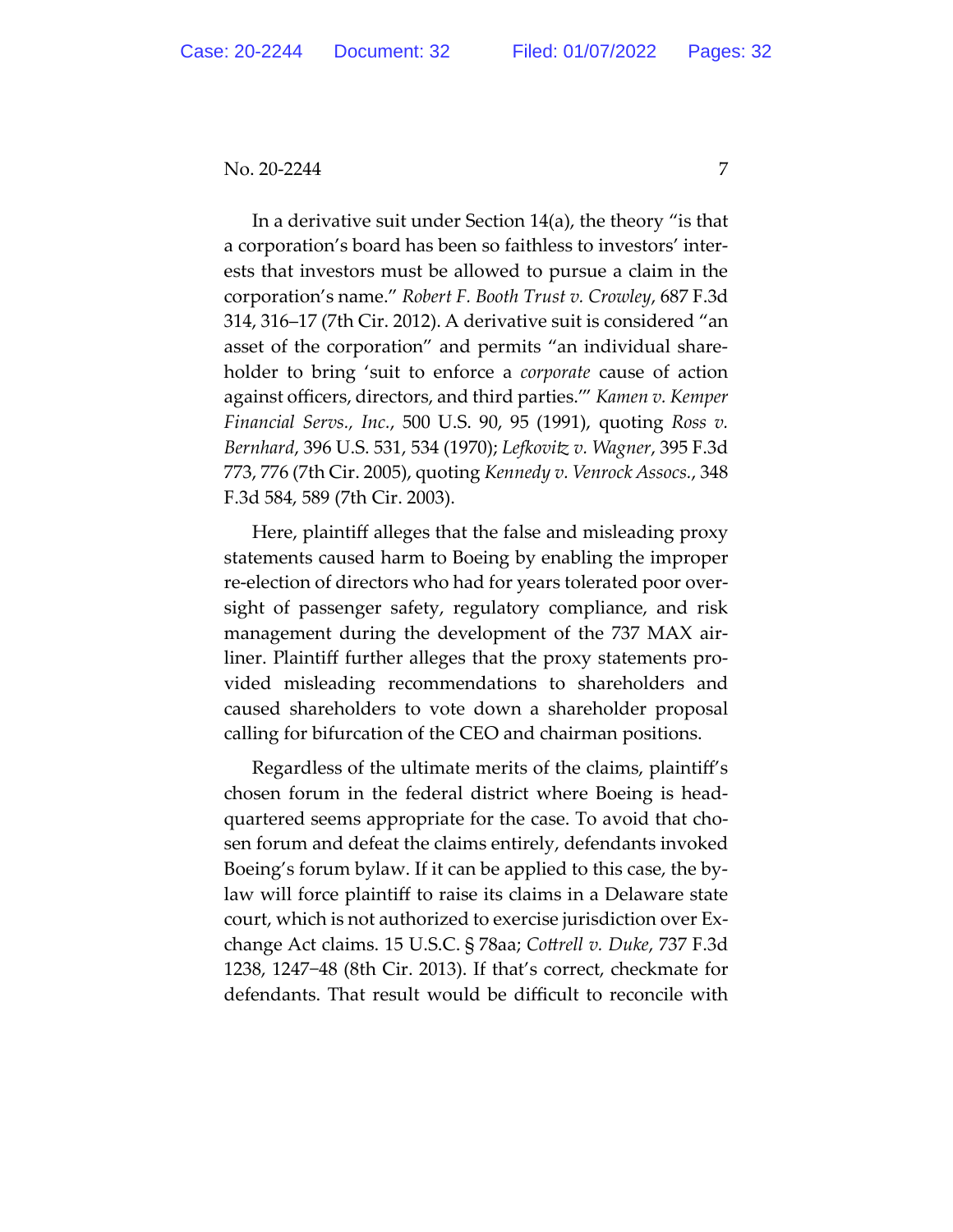Section 29(a) of the Exchange Act, which deems void contractual waivers of compliance with the requirements of the Act. 15 U.S.C. § 78cc(a).

### B. *Delaware Corporation Law on Forum-Selection Bylaws*

We read Delaware corporation law as rejecting Boeing's use of its forum bylaw to foreclose entirely plaintiff's derivative action under Section 14(a). Section 115 of the Delaware General Corporation Law addresses specifically bylaws that impose choices of forums for litigation involving corporate affairs. Section 115 provides in relevant part that "bylaws may require, consistent with applicable jurisdictional requirements, that any or all internal corporate claims shall be brought solely and exclusively in any or all of the courts in this State." 8 Del. C. § 115. Section 115 defines "internal corporate claims" to include derivative claims like this one: "claims, including claims in the right of the corporation, (i) that are based upon a violation of a duty by a current or former director or officer or stockholder in such capacity … ." 8 Del. C. § 115.

For present purposes, the two key phrases in Section 115 are "consistent with applicable jurisdictional requirements" and "courts *in* this State." As applied here, Boeing's forum bylaw violates Section 115 because it is inconsistent with the jurisdictional requirements of the Exchange Act of 1934, 15 U.S.C. § 78cc(a). Further, federal courts in Delaware are courts "in" that State, as distinct from courts "of" that State. The statutory language shows that Section 115 does not authorize application of Boeing's forum bylaw to close all courthouse doors to this derivative action.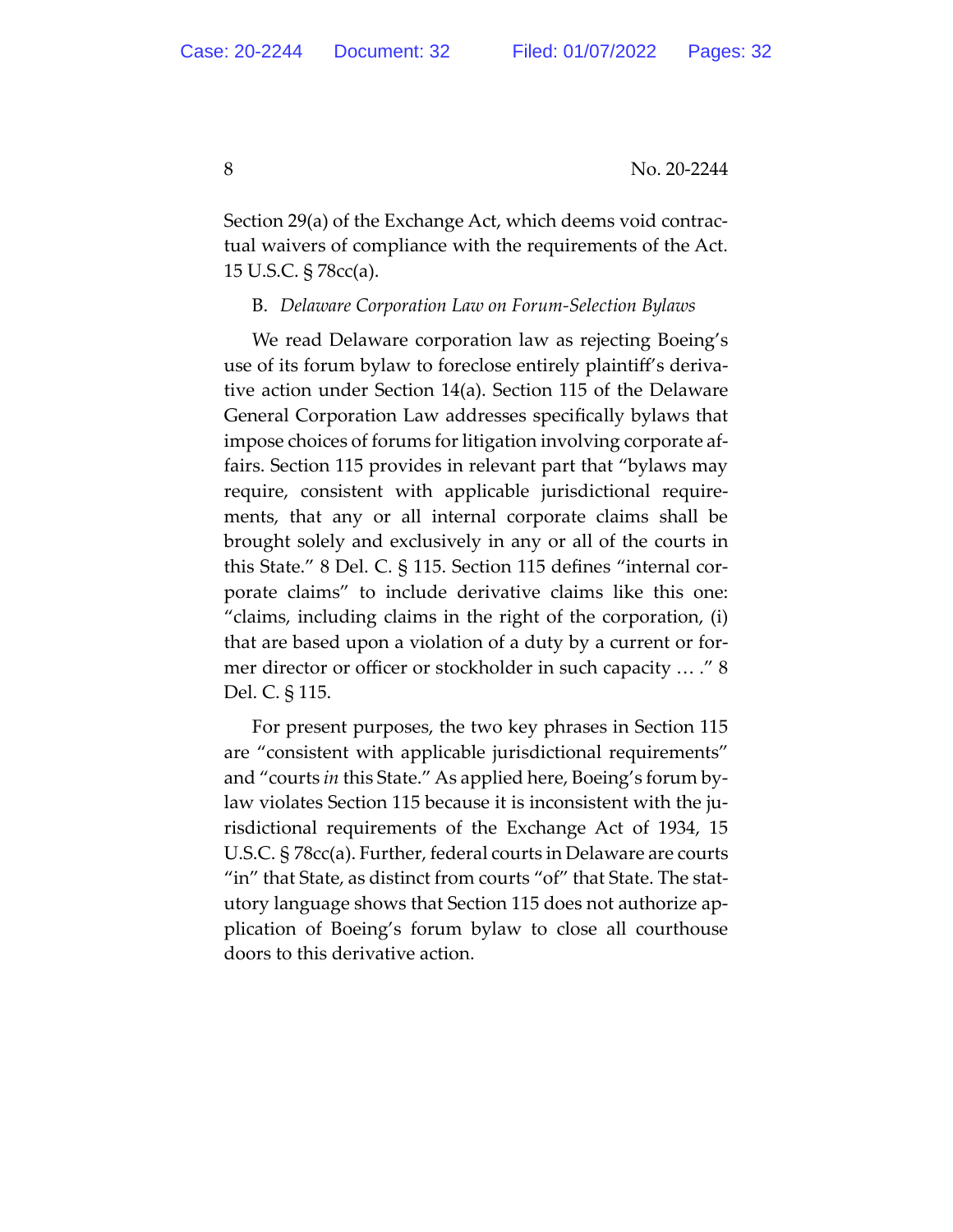First, regarding the "jurisdictional requirements" phrase, guidance from the Delaware General Assembly supports this reading of Section 115. The synopsis accompanying the 2015 Amendments to the Delaware General Corporation Law anticipated the question posed in this case. It cautioned that the new Section 115 was "not intended to authorize a provision that purports to foreclose suit in a federal court based on federal jurisdiction, nor is Section 115 intended to limit or expand the jurisdiction of the Court of Chancery or the Superior Court." S.B. 75, 148th Gen. Assemb., Reg. Sess. (Del. 2015) (synopsis). By eliminating federal jurisdiction over the Seafarers Plan's exclusively federal derivative claims, Boeing's forum bylaw forecloses suit in a federal court based on federal jurisdiction. That's exactly what Section 115 was "not intended to authorize." 2

Second, while we might hesitate to place decisive weight solely on a choice of preposition in the statute, we must also note that the choice is consistent with the Delaware Supreme Court's and our understanding of the Delaware statute. The United States District Court and Bankruptcy Court for the District of Delaware are certainly, in the statute's words, "courts *in* this State" of Delaware. In *Salzberg v. Sciabacucchi*, 227 A.3d 102, 119 (Del. 2020), the Delaware Supreme Court addressed Section 115 and said it presumed that the reference

<sup>2</sup> Delaware law holds that a bill synopsis is a proper source from which to glean legislative intent where the statutory language seems ambiguous. *Board of Adjustment of Sussex Cty. v. Verleysen*, 36 A.3d 326, 332 (Del. 2012); *Carper v. New Castle Cty. Bd. of Ed*., 432 A.2d 1202, 1205 (Del. 1981). Section 115 as enacted was not materially different from the language described in the synopsis.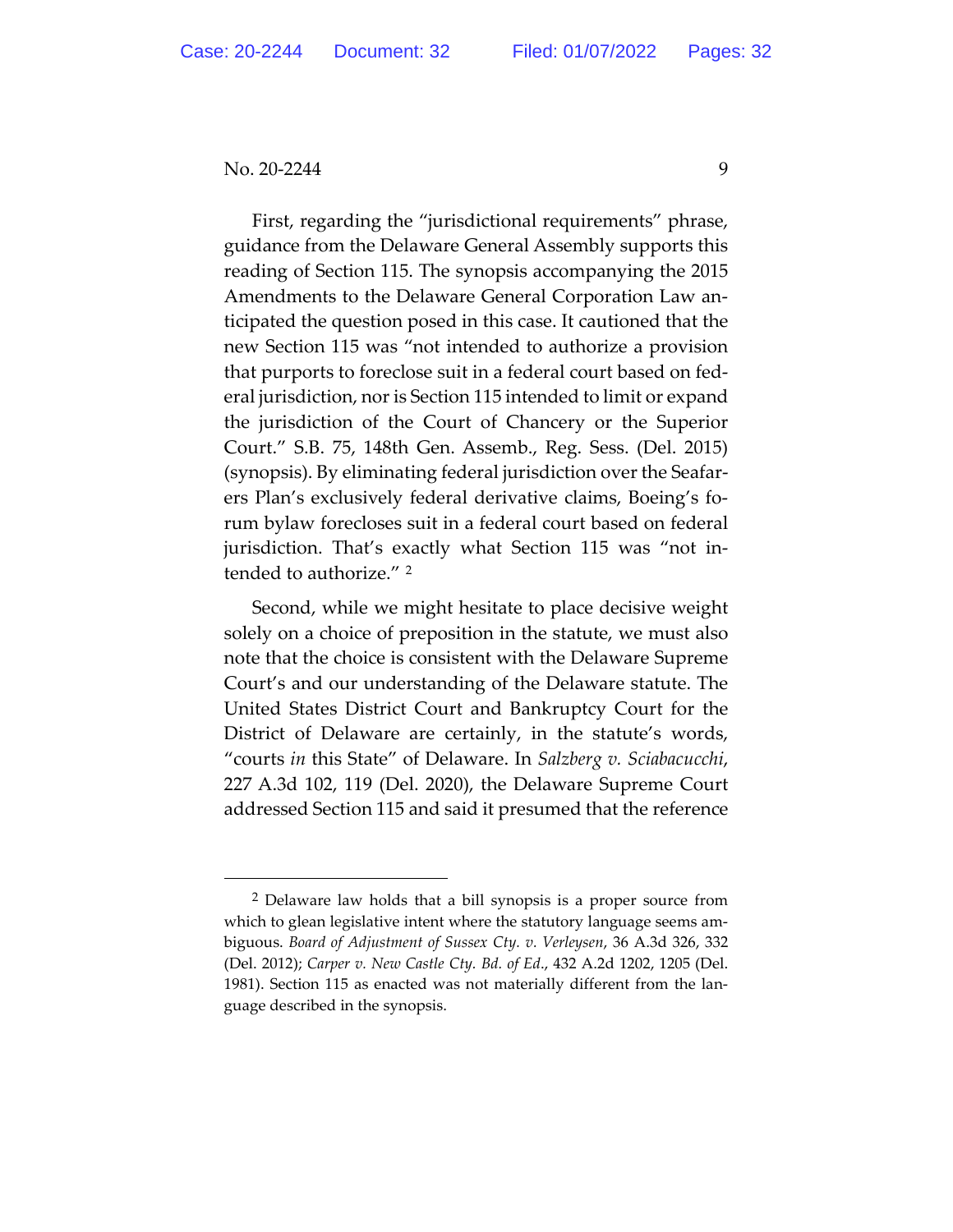to "courts in this State" included federal courts located in the state.

If the statute had said "courts *of* this State," the statutory language might have given defendants a better toehold. Most circuits treat forum-selection clause references to courts "of" a state as not including federal courts in the state, but references to courts "in" a state as including both state and federal courts located in the state. See, e.g., *New Jersey v. Merrill Lynch & Co.*, 640 F.3d 545, 549 (3d Cir. 2011) (collecting cases, including *FindWhere Holdings, Inc. v. Sys. Env't Optimization, LLC*, 626 F.3d 752, 755 (4th Cir. 2010), and *Dixon v. TSE Int'l Inc*., 330 F.3d 396, 398 (5th Cir. 2003)); cf. *Regis Associates v. Rank Hotels (Management) Ltd*., 894 F.2d 193, 195−96 (6th Cir. 1990) (construing contractual clause consenting to "jurisdiction of the Michigan Courts" as not clearly waiving statutory right to remove case from state courts to a federal court in Michigan). Similarly, for example, the federal Tax Injunction Act bars federal district courts from enjoining state tax collections when **"**a plain, speedy and efficient remedy may be had in the courts *of* such State." 28 U.S.C. **§** 1341 (emphasis added). That statutory language means that such cases must ordinarily be heard in state courts, as distinct from language designating courts "in" a state as suitable forums. See *City of Fishers v. DirecTV*, 5 F.4th 750, 753 (7th Cir. 2021) (discussing Tax Injunction Act).

From these signals in the statutory text and Delaware case law, we conclude that Section 115 does not authorize use of a forum-selection bylaw to avoid what should be exclusive federal jurisdiction over a case, particularly under the Exchange Act.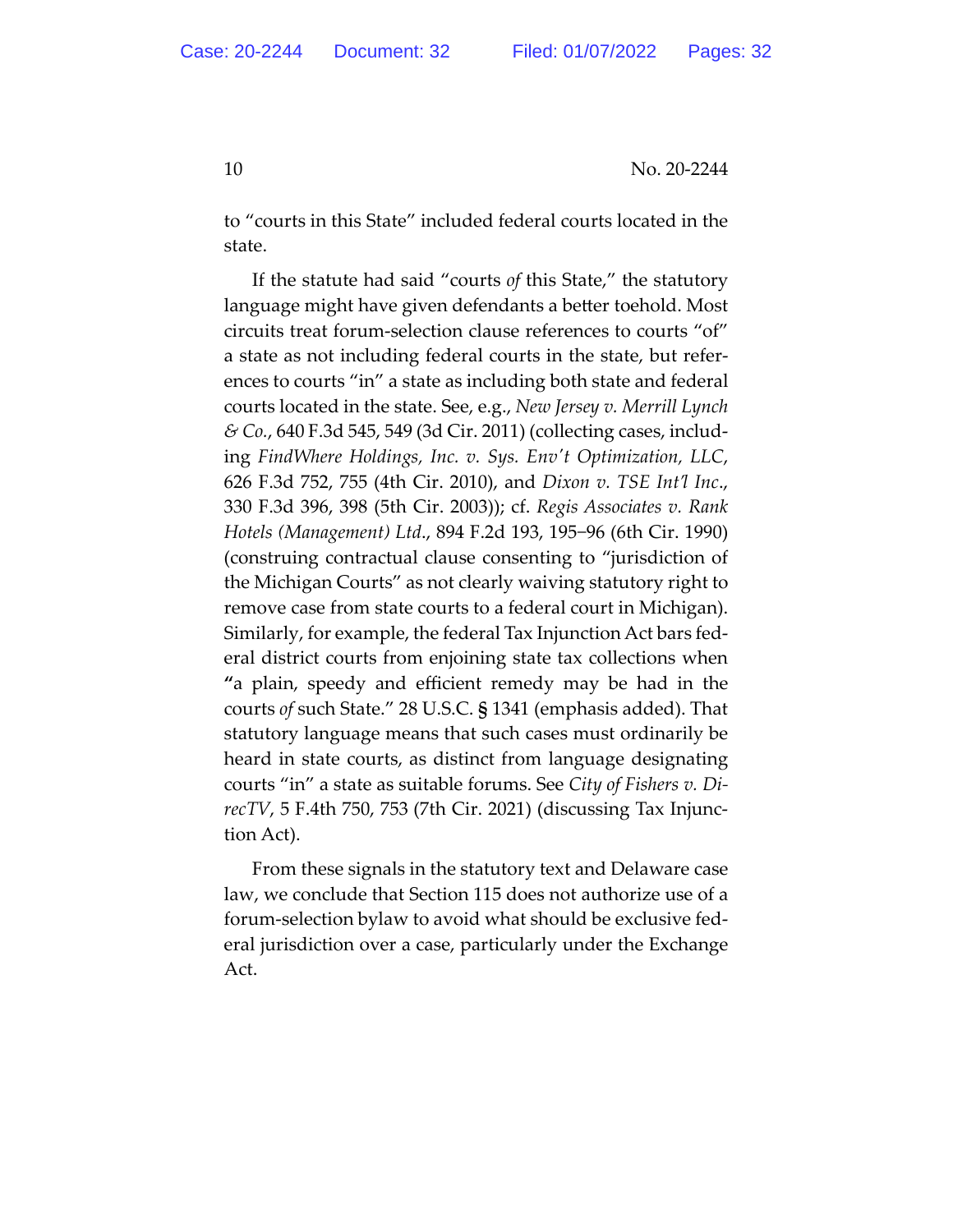Defendants counter that Section 115 does not matter because the Boeing bylaw is authorized under Section 109(b), which provides broadly that a corporation's "bylaws may contain any provision, not inconsistent with law or with the certificate of incorporation, relating to the business of the corporation, the conduct of its affairs, and its right or powers or the rights or powers of its stockholders, directors, officers or employees." 8 Del. C. § 109(b). We are not persuaded that Section 109(b) saves this bylaw in this case.

We start with the general principle, which Delaware law adopts, that more specific statutory provisions, like Section 115 for bylaws with forum-selection clauses, ordinarily take precedence over more general provisions like Section 109. E.g., *Turnbull v. Fink*, 668 A.2d 1370, 1377 (Del. 1995) ("Where possible, a court will attempt to harmonize two potentially conflicting statutes dealing with the same subject. If they cannot be reconciled, however, the specific statute must prevail over the general.") (citations omitted). Section 109 includes the limit "not inconsistent with law," which does not invite corporations to avoid non-waiver provisions like Section 29(a) of the Exchange Act.

Defendants counter that principle, however, by arguing that in *Salzberg v. Sciabacucchi*, 227 A.3d 102 (Del. 2020), the Delaware Supreme Court held that the more general Section 109 actually provides broader authorizations than Section 115. Defendants read too much into *Salzberg*, which does not allow enforcement of Boeing's forum bylaw in this case. In *Salzberg*, several Delaware corporations wrote charters with provisions requiring that any actions arising under the Securities Act of 1933 be filed in federal courts. *Id.* at 109. Unlike the Exchange Act of 1934, the Securities Act of 1933 allows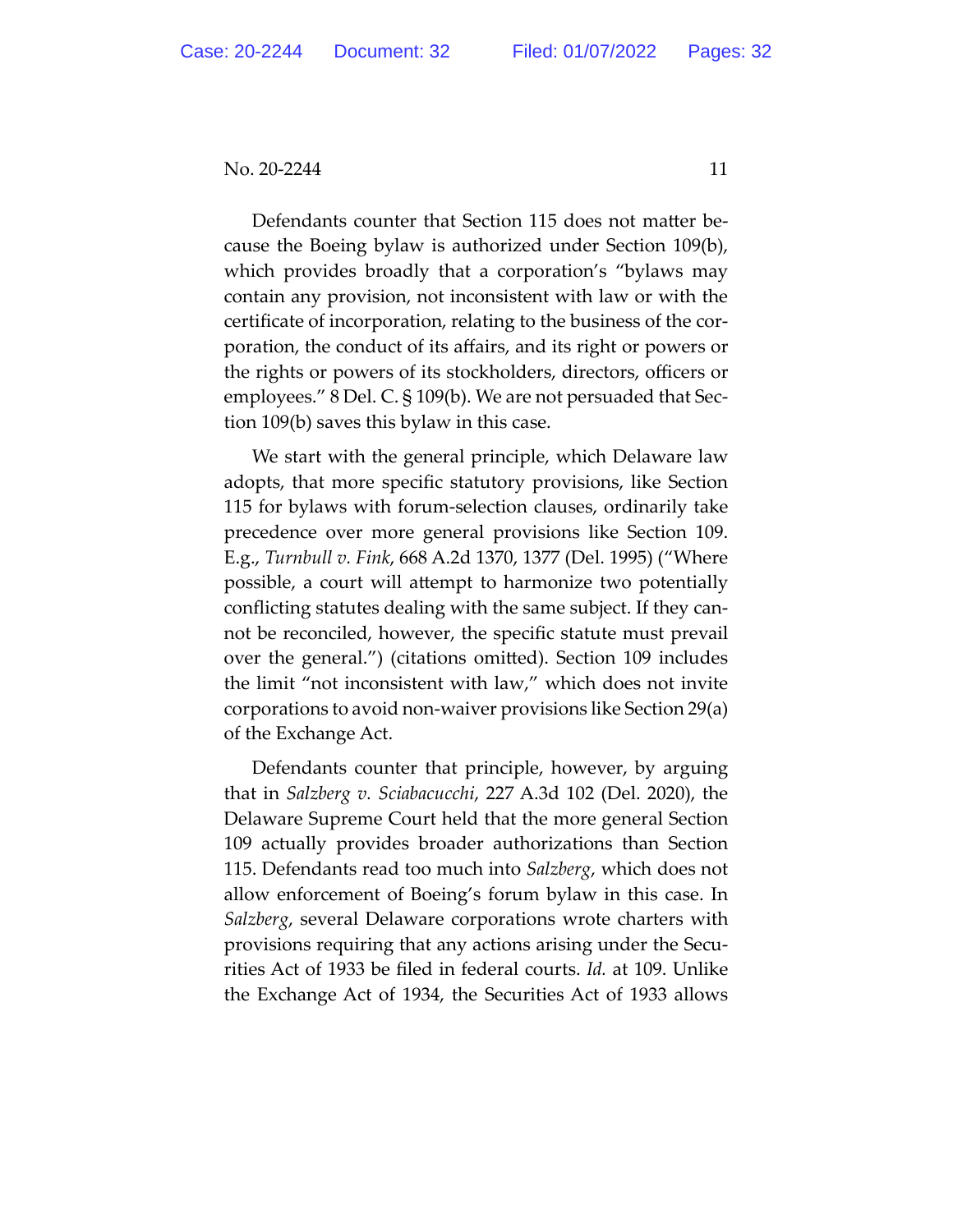plaintiffs to file suit in state *or* federal court and, significantly, bars removal from state to federal court. 15 U.S.C. § 77v(a); *Cyan, Inc. v. Beaver County Emps. Ret. Fund*, 138 S. Ct. 1061, 1078–79 (2018).

A shareholder brought a facial challenge to those federal forum clauses. The Court of Chancery held them invalid. The Delaware Supreme Court reversed, but on narrow grounds. *Salzberg* held only that the challenged provisions were facially valid under Section 102(b)(1) of the Delaware General Corporation Law, which broadly defines what corporate charters and bylaws may contain. 8 Del. C. § 102(b)(1); *Salzberg*, 227 A.3d at 109, 113–14.

Accordingly, *Salzberg* neither applies to claims brought under the Exchange Act of 1934 nor bars securities plaintiffs from bringing as-applied challenges to federal forum provisions. Nothing in *Salzberg* suggests it would extend Section 109 (or Section 102(b)(1), for that matter) to allow application of the forum bylaw to a case like this one, where it would effectively bar plaintiff from bringing its derivative claims under the 1934 Act in *any* forum. To the contrary, the Delaware court stressed the harmony between Delaware corporation law and federal securities law: "This Court has viewed the overlap of federal and state law in the disclosure area as 'historic,' 'compatible,' and 'complimentary.'" 227 A.3d at 114, quoting *Malone v. Brincat*, 722 A.2d 5, 13 (Del. 1998). Even more to the point here, as noted above, *Salzberg* expressly presumed that the reference to "courts *in* this State" in the bylaws authorized by the new Section 115 included federal courts, 227 A.3d at 119, which the Boeing forum bylaw does not.

Defendants also contend that in *Boilermakers Local 154 Retirement Fund v. Chevron Corp.*, 73 A.3d 934 (Del. Ch. 2013), the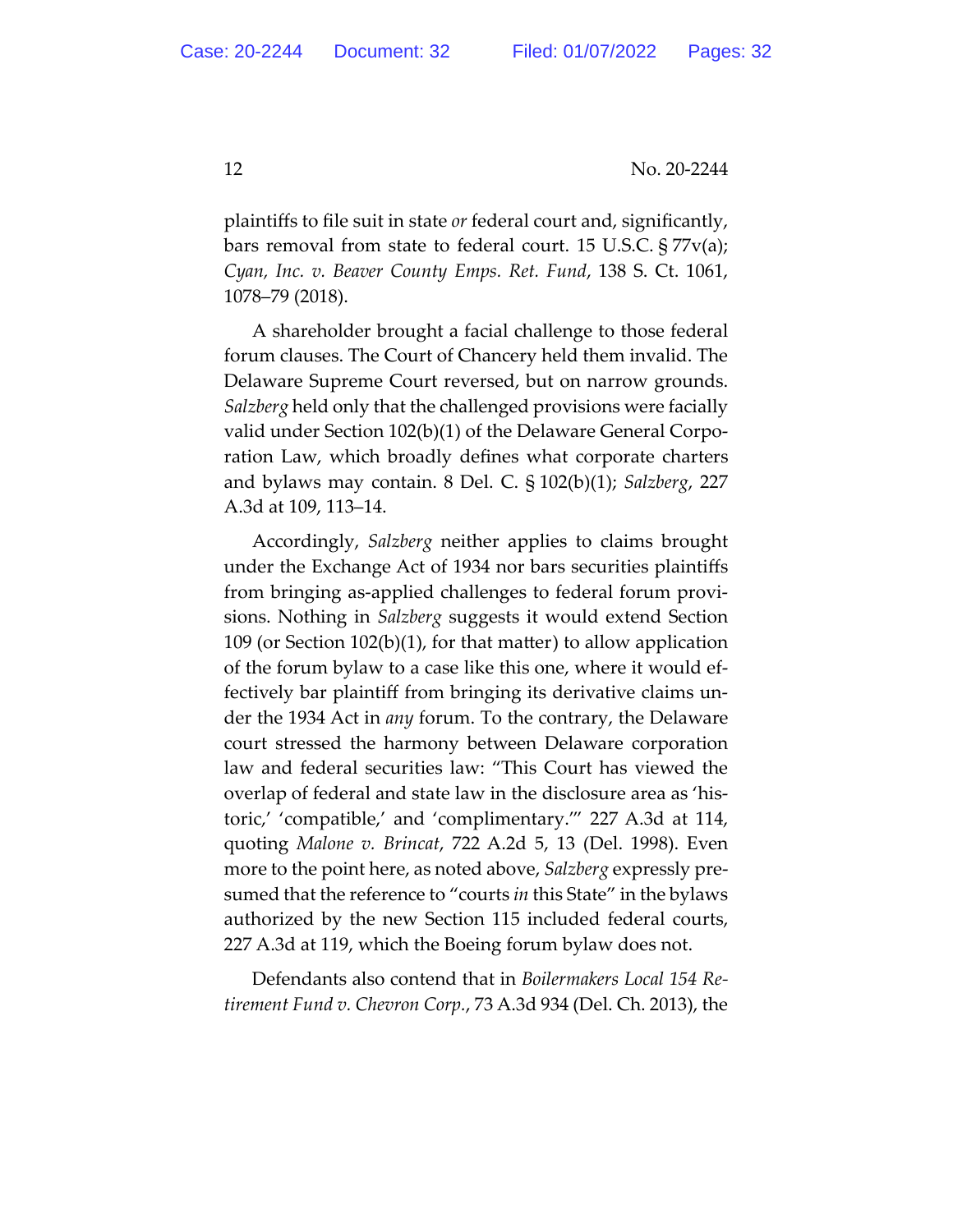Delaware Court of Chancery held that Section 109(b) authorized a forum selection bylaw identical to the Boeing forum bylaw. Not quite, for there were critical differences. In *Boilermakers Fund*, the boards of two Delaware corporations, Chevron and FedEx, had adopted bylaws designating the Delaware Court of Chancery as the exclusive forum for four types of suits: derivative suits, fiduciary duty suits, suits under Delaware corporation law, and internal affairs suits. *Id.* at 942–43.

Plaintiffs were shareholders of Chevron and FedEx who alleged that the boards lacked statutory authority to adopt the bylaws. They sought a declaration that the bylaws were facially invalid and amounted to breaches of fiduciary duty. The Court of Chancery rejected the facial challenges, emphasizing that plaintiffs were required to show that the bylaws could not "operate lawfully or equitably *under any circumstances*." *Id.* at 948.

In so holding, the court offered important observations about the purpose of Section 109(b), the nature of forumselection bylaws, and hypothetical as-applied challenges like this case—based on the enforcement of a forum-selection bylaw to eliminate federal jurisdiction. These observations make clear that Section 109(b) and *Boilermakers Fund* do not authorize enforcement of a forum-selection provision like the Boeing forum bylaw in a case like this one.

First, the Court of Chancery noted that Section 109(b) "has long been understood to allow the corporation to set 'selfimposed rules and regulations [that are] deemed expedient for its convenient functioning.'" 73 A.3d at 951, quoting *Gow v. Consolidated Coppermines Corp.*, 165 A. 136, 140 (Del. Ch. 1933). Generally speaking, the court continued, forum bylaws fit that description because they are "procedural" and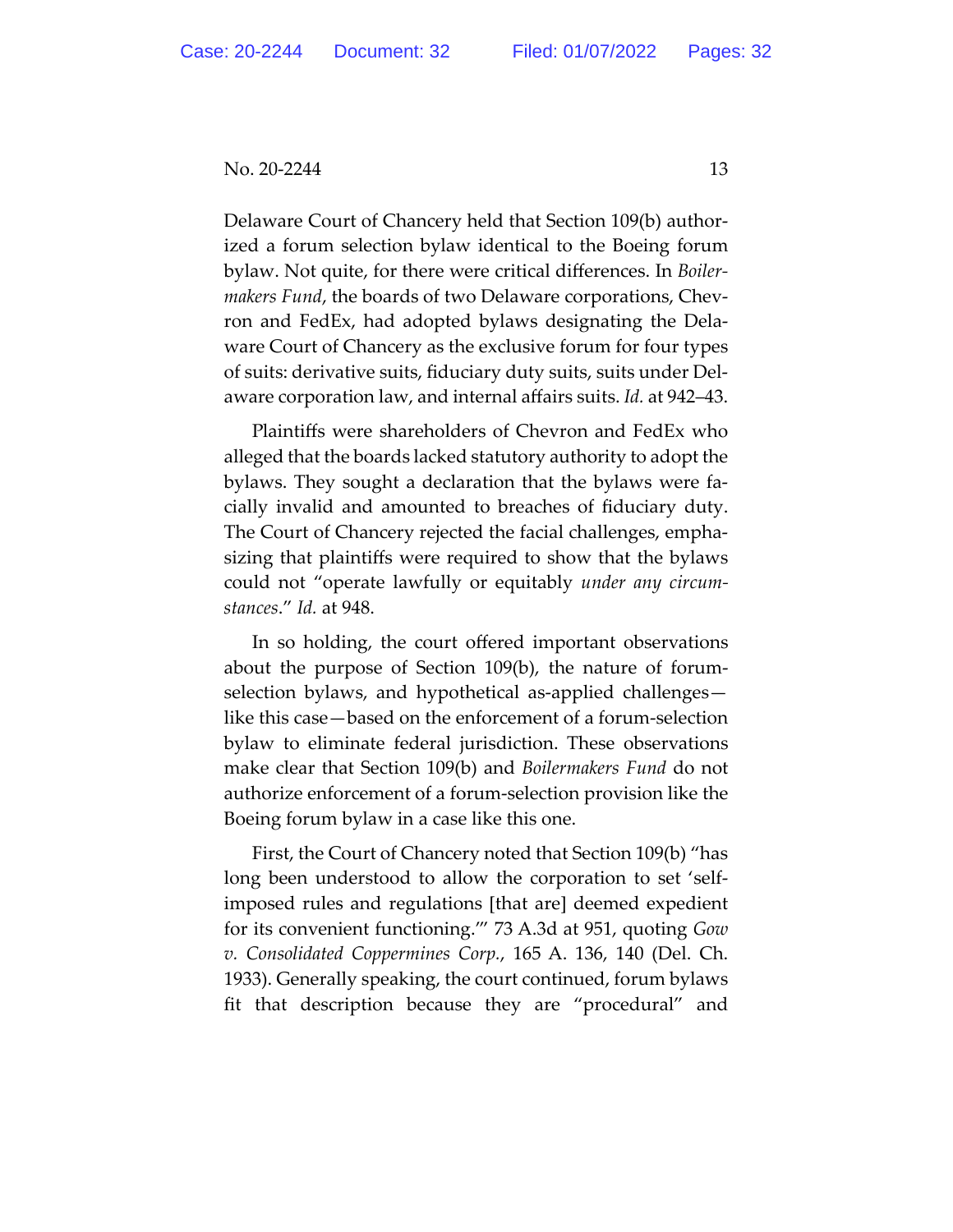"process-oriented" rather than substantive. *Boilermakers Fund*, 73 A.3d at 951, quoting *CA, Inc. v. AFSCME Emps. Pension Plan*, 953 A.2d 227, 236–37 (Del. 2008). The court determined that the challenged forum-selection bylaws—directing shareholders to file their internal affairs claims in the state of Delaware (Chevron) and in the Delaware Court of Chancery (FedEx)—also fit that description: they regulated "*where* stockholders may file suit, not *whether* the stockholder may file suit or the kind of remedy that the stockholder may obtain on behalf of herself or the corporation." *Boilermakers Fund*, 73 A.3d at 952; see also *Salzberg*, 227 A.3d at 115 n.51 (reiterating *Boilermakers Fund* point that forum bylaws may regulate where—not whether—shareholders may file suit).

The *Boilermakers Fund* court then provided important guidance for this case. The court addressed the plaintiffs' attempts to identify hypothetical situations where the challenged bylaws would operate unreasonably by precluding plaintiffs from bringing claims—such as derivative claims under the Exchange Act of 1934—that must be brought in federal court. *Boilermakers Fund*, 73 A.3d at 961–62. The court explained that facially, "neither of the forum selection bylaws purports in any way to foreclose a plaintiff from exercising any statutory right of action created by the federal government." *Id.* at 962. In fact, the Chevron bylaw had been amended to avoid the problem we face here by expressly allowing cases to be filed in *federal* court in the state of Delaware. *Id.* at 961.

The plaintiffs asked a hypothetical question. Suppose the board of FedEx sought to enforce the forum bylaw to foreclose a plaintiff from bringing a claim within the exclusive jurisdiction of the federal courts? That's this case. The Delaware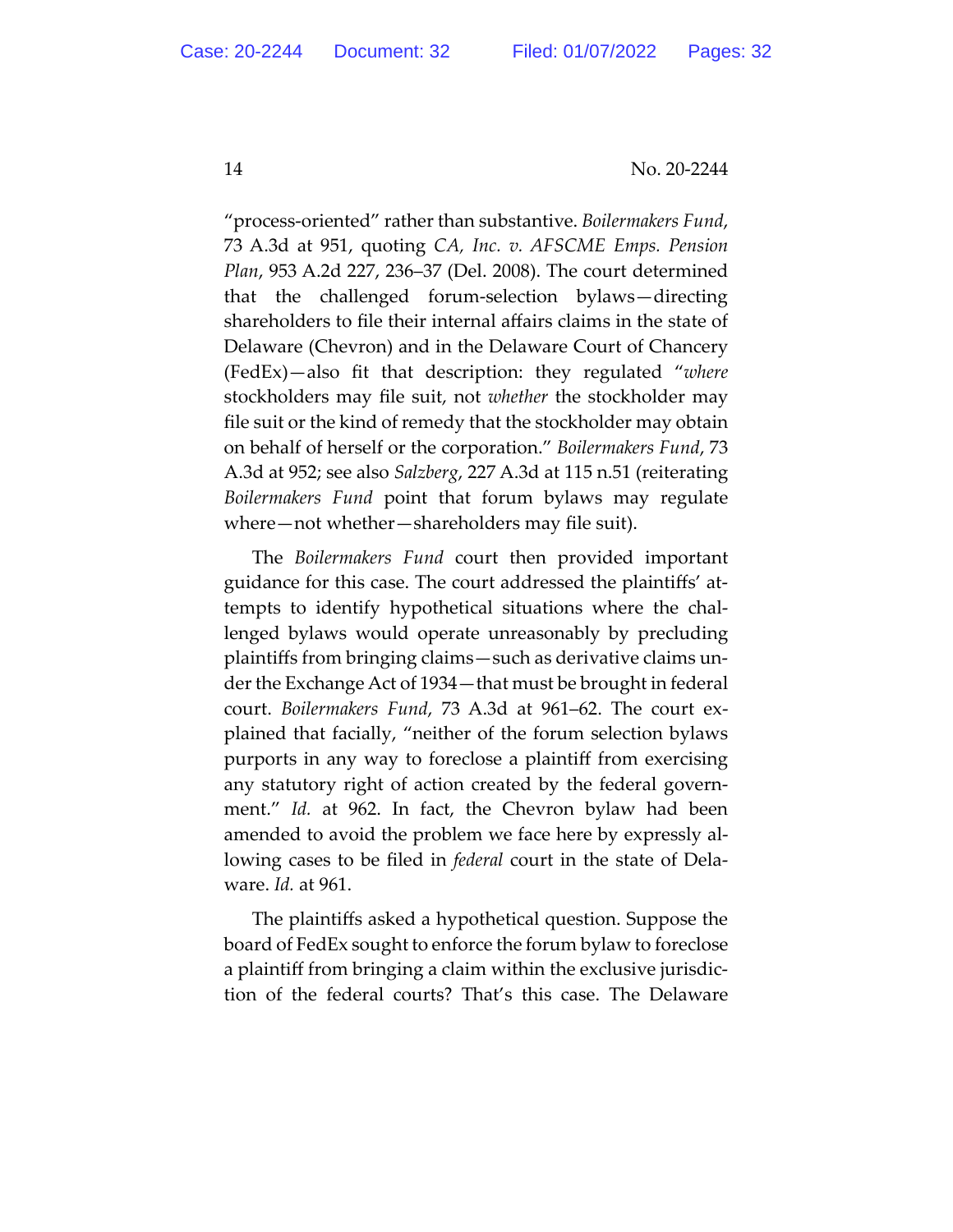Court of Chancery explained that in such a case, the board "would have trouble" for two reasons:

> First, a claim by a stockholder under federal law for falsely soliciting proxies does not fit within any category of claim enumerated in FedEx's forum selection bylaw. Thus FedEx's bylaw is consistent with what has been written about similar forum selection clauses addressing internal affairs cases: "[Forum selection] provisions do not purport to regulate a stockholder's ability to bring a securities fraud claim or any other claim that is not an intracorporate matter." Second, the plaintiff could argue that if the board took the position that the bylaw waived the stockholder's rights under the Securities Exchange Act, such a waiver would be inconsistent with the antiwaiver provisions of that Act, codified at 15 U.S.C. § 78cc.

*Id.* at 962 (footnotes omitted). The first reason would not apply to plaintiff's derivative action here, but the second reason applies directly to it. While the Court of Chancery declined to "wade deeper into imagined situations" so as not to risk issuing an advisory opinion, its brief foray into how a hypothetical plaintiff might protect her not-so-hypothetical rights under the federal securities laws signals clearly enough that Delaware law would not look kindly on defendants' effort to apply the Boeing bylaw here.

In future cases, Delaware courts may address broader questions such as whether Section 109(b) would authorize a bylaw that violates Section 115, but it is sufficient for our purposes that the reasoning of *Boilermakers Fund* does not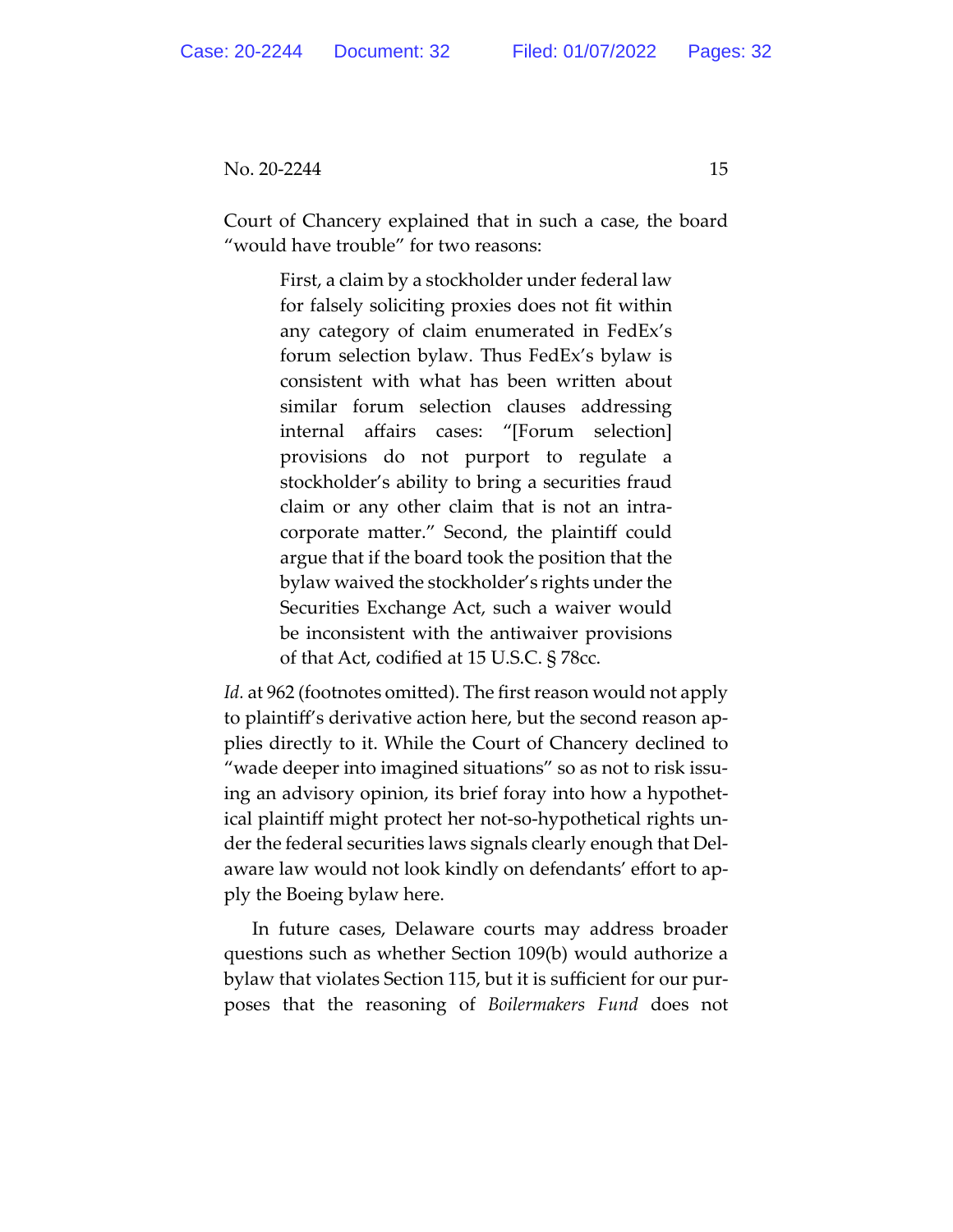authorize application of the Boeing forum bylaw to this case, where it would effectively foreclose a claim under federal securities law. The Court of Chancery made clear that enforcement of a forum bylaw to foreclose a plaintiff from exercising her rights under the Exchange Act of 1934 would be inconsistent with the anti-waiver provision of that Act. 73 A.3d at 962*.* No Delaware law, at least to our knowledge, authorizes such an inconsistency. To the contrary, *Salzberg*, *Boilermakers Fund*, and the new Section 115 codifying that decision signal clearly that Delaware is not inclined to enable corporations to close the courthouse doors entirely on derivative actions asserting federal claims subject to exclusive federal jurisdiction.

#### IV*. Distinguishing Bremen and Bonny*

To avoid this result, defendants also argue that they seek only routine enforcement of a routine forum-selection clause in a contract, citing *M/S Bremen v. Zapata Off-Shore Co.*, 407 U.S. 1 (1972), and *Bonny v. Society of Lloyd's*, 3 F.3d 156 (7th Cir. 1993). The district court looked carefully at both cases and ultimately concluded that *Bonny* supported dismissal based on Boeing's forum bylaw. We explained above why we conclude that Boeing's forum bylaw, as applied to this case, simply is not enforceable under Delaware law. It may be useful, however, to explain why we also do not find *Bremen* or *Bonny* a sufficient basis for enforcing the forum bylaw here.

We begin with *Bremen*. Zapata, a company based in Texas, contracted with plaintiff Unterweser, a German corporation, to tow Zapata's drilling rig (the *Bremen*) from Louisiana to Italy. *M/S Bremen*, 407 U.S. at 2. The towing contract provided that any dispute arising from the contract must be brought before the London Court of Justice. The rig was damaged in a storm in international waters in the Gulf of Mexico. Zapata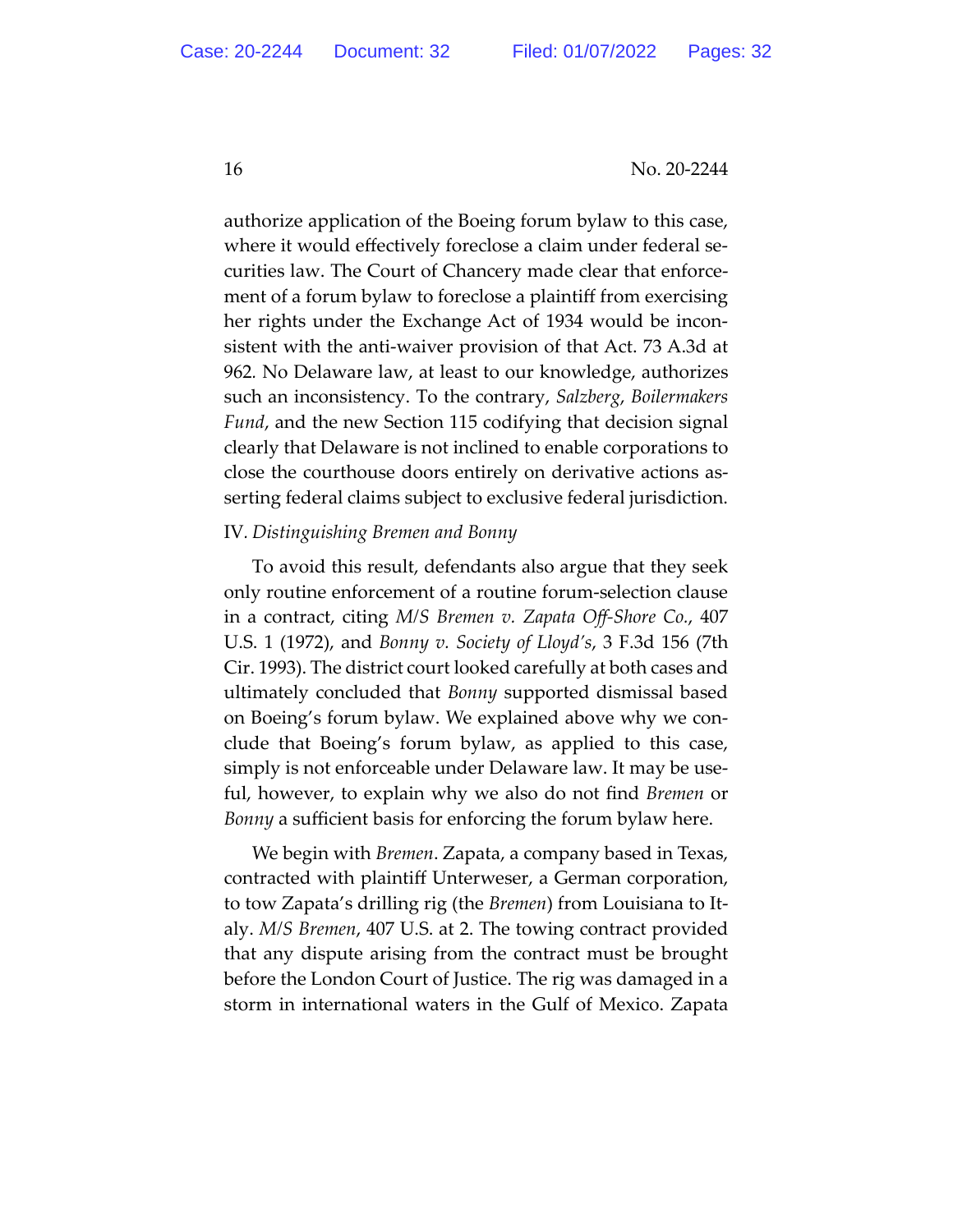directed Unterweser to tow the damaged rig to Tampa, Florida, the nearest port of refuge. A week later, Zapata—ignoring the terms of the contract—filed suit in federal court in Tampa for negligent towing and breach of contract. Unterweser invoked the forum-selection provision and moved to dismiss for forum non conveniens. The district court denied Unterweser's motion and concluded that Zapata's choice of forum should not be disturbed. The Fifth Circuit affirmed.

The Supreme Court reversed, teaching that such forumselection provisions in contracts are "prima facie valid and should be enforced unless enforcement is shown by the resisting party to be 'unreasonable' under the circumstances." 407 U.S. at 10. The Court explained that there were "compelling reasons why a freely negotiated private international agreement, unaffected by fraud, undue influence, or overweening bargaining power" should be fully enforced. *Id.* at 12.

In the *Bremen* opinion itself, the Court emphasized the international character of the transaction, where choice-offorum and choice-of-law agreements may be especially helpful in case of disputes. Later cases show, however, that *Bremen* stands for the broader proposition that contractually valid choice-of-forum clauses will ordinarily be enforced. See, e.g., *Atlantic Marine Constr. Co. v. U.S. District Court*, 571 U.S. 49, 62−64 (2013); *Mueller*, 880 F.3d at 894, quoting *Atlantic Marine*, 571 U.S. at 64 ("forum-selection clauses should control except in unusual cases").

*Bremen* differs from this case most importantly in that it involved a purely private contractual dispute. It did not involve any claim under a federal statute, let alone a federal statute with a non-waiver provision like Section 29(a) of the Exchange Act. While the Supreme Court has generally been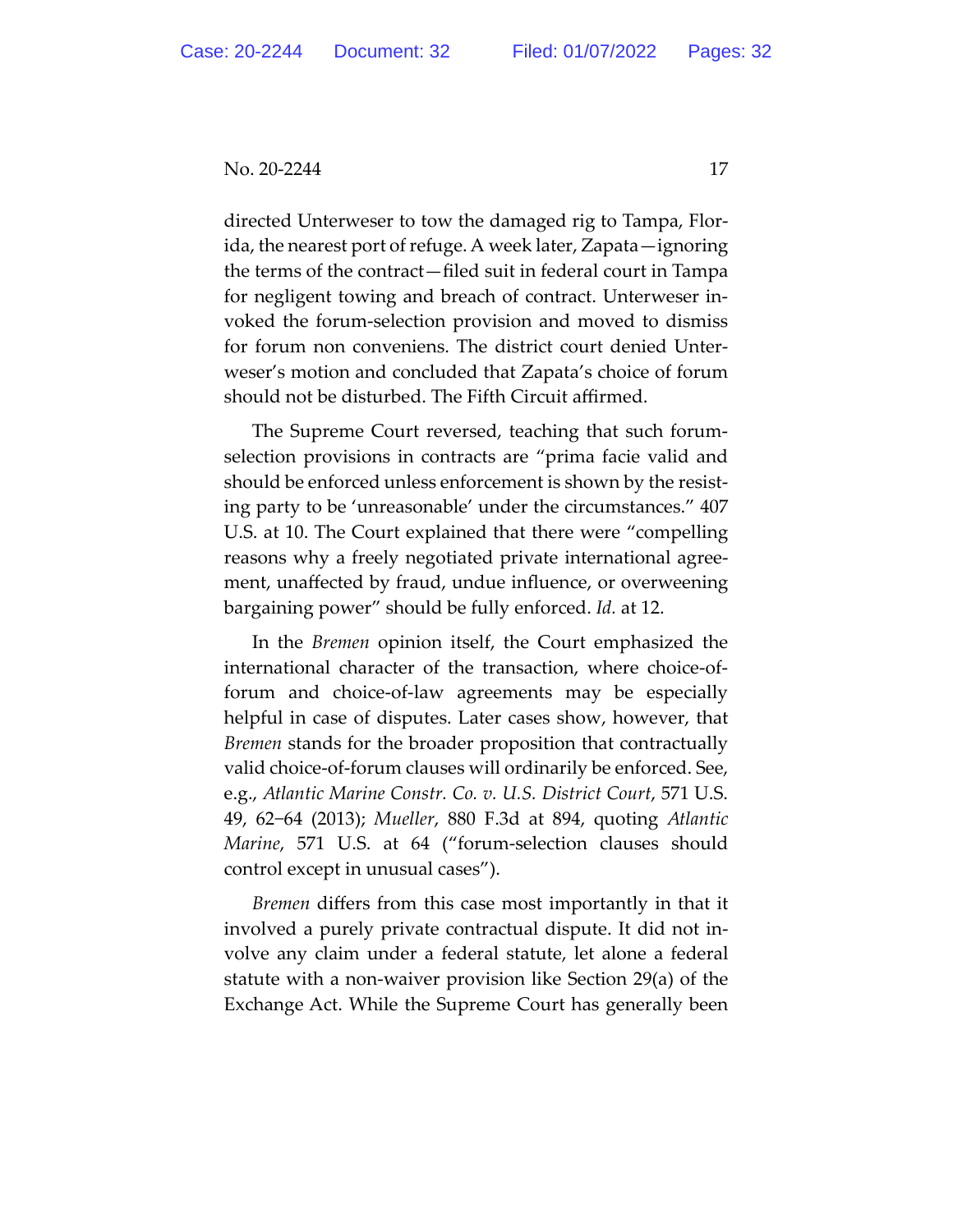receptive to enforcing contractually valid forum-selection clauses, neither *Bremen* nor other decisions have endorsed such clauses as paths to avoid otherwise applicable federal statutes. Instead, the Court has warned against such uses.

In *Mitsubishi Motors Corp. v. Soler Chrysler-Plymouth Corp.*, 473 U.S. 614 (1985), Chrysler asserted claims against Mitsubishi, including an antitrust claim under United States law. The parties' contract required arbitration of disputes in Japan. The Supreme Court enforced the clause and ordered the parties to resolve their disputes in arbitration rather than in a court. The Court did so, however, only after being assured that the arbitration panel would apply United States antitrust law, and only after issuing a pointed warning against using an arbitration clause to avoid an otherwise-applicable federal statute, even one without an anti-waiver provision like the 1934 Exchange Act's Section 29(a). *Id.* at 636–38, 637 n.19.

The agreement between Mitsubishi and Chrysler also said it would be governed by Swiss law. *Id*. at 637 n.19. In an amicus brief, the United States had raised the possibility that the arbitral panel might read this choice-of-law provision as governing not only the terms of the contract but also as displacing United States law, including the Sherman Act, where it would otherwise apply. Mitsubishi had told the Court in oral argument that it was not trying to avoid application of the Sherman Act by that device. Despite that assurance, the Court still went out of its way to warn against that possibility: "in the event the choice-of-forum and choiceof-law clauses operated in tandem as a prospective waiver of a party's right to pursue statutory remedies for antitrust violations, we would have little hesitation in condemning the agreement as against public policy." *Id.* (citations omitted).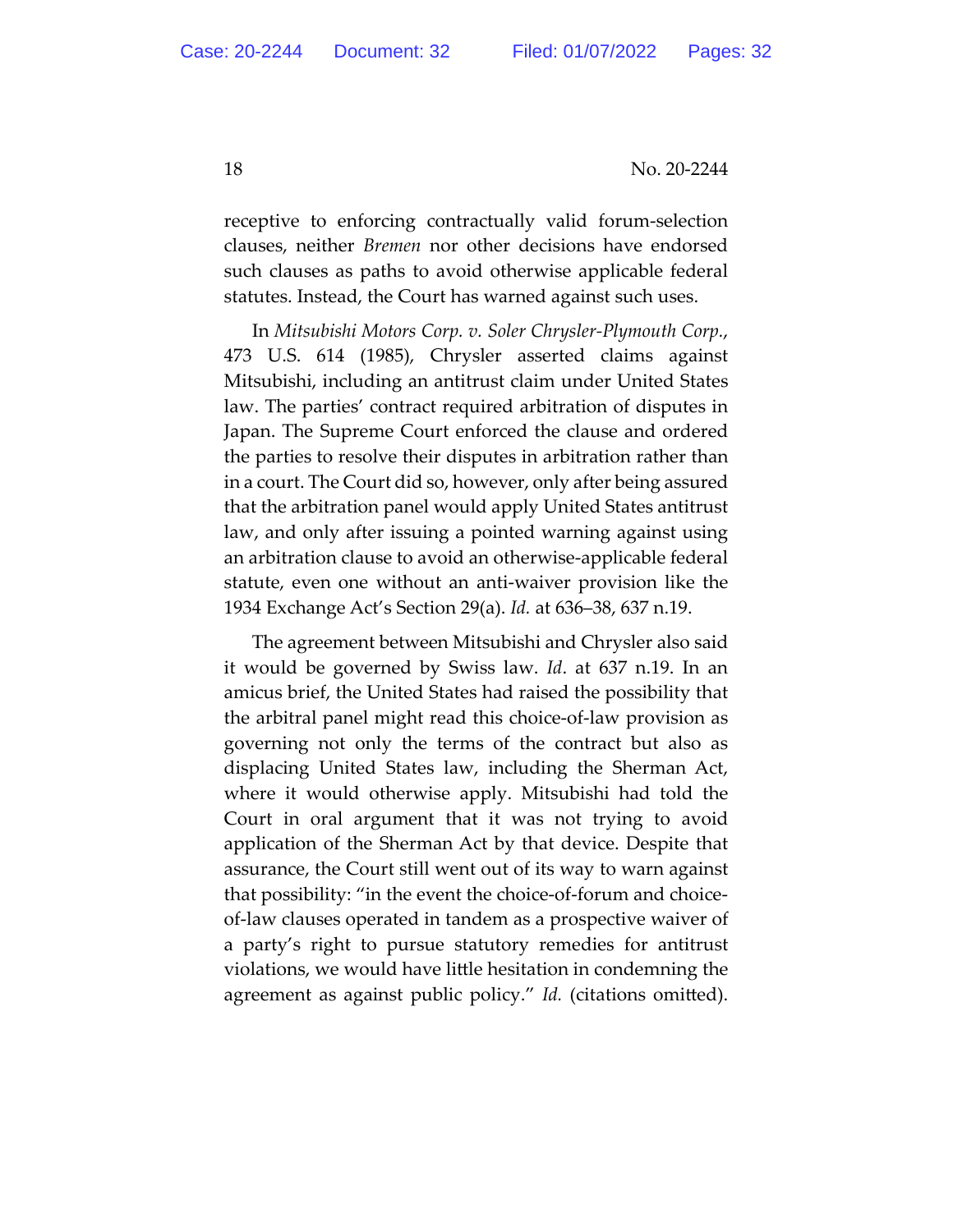That considered warning carries even more force in this case under the Exchange Act of 1934, with its anti-waiver provision. In short, neither *Bremen* nor the more general policy in favor of enforcing contractual forum-selection clauses supports application of Boeing's forum bylaw to foreclose entirely plaintiff's derivative Section 14(a) claims.

Turning to this court's decision in *Bonny v. Society of Lloyd's*, defendants emphasize that we enforced choice-of-law and forum-selection provisions that had the effect of foreclosing plaintiffs' claims under federal securities law. We did so after being satisfied that English law would provide sufficient protection and remedies. 3 F.3d at 161–62. Defendants contend the same reasoning should apply to remedies under state law in this case, and the district court agreed. We disagree because of a critical difference between *Bonny* and this case that limits its reasoning.

The plaintiffs in *Bonny* were United States citizens who had invested in the English insurer, Lloyd's of London. The investment agreements provided that any disputes arising out plaintiffs' investments with Lloyd's would be governed by English law and that the courts of England would have exclusive jurisdiction over such disputes. After sustaining heavy losses, plaintiffs sued Lloyd's in the Northern District of Illinois alleging claims under Section 12 of the Securities Act of 1933 and Section 10(b) of the Exchange Act of 1934. The district court dismissed the suit based on the forum-selection clause. *Id.* at 157. We affirmed, reasoning that the choice-oflaw and forum-selection provisions did not violate United States public policy and were therefore enforceable despite plaintiffs' reliance on the anti-waiver provisions of the 1933 and 1934 Acts.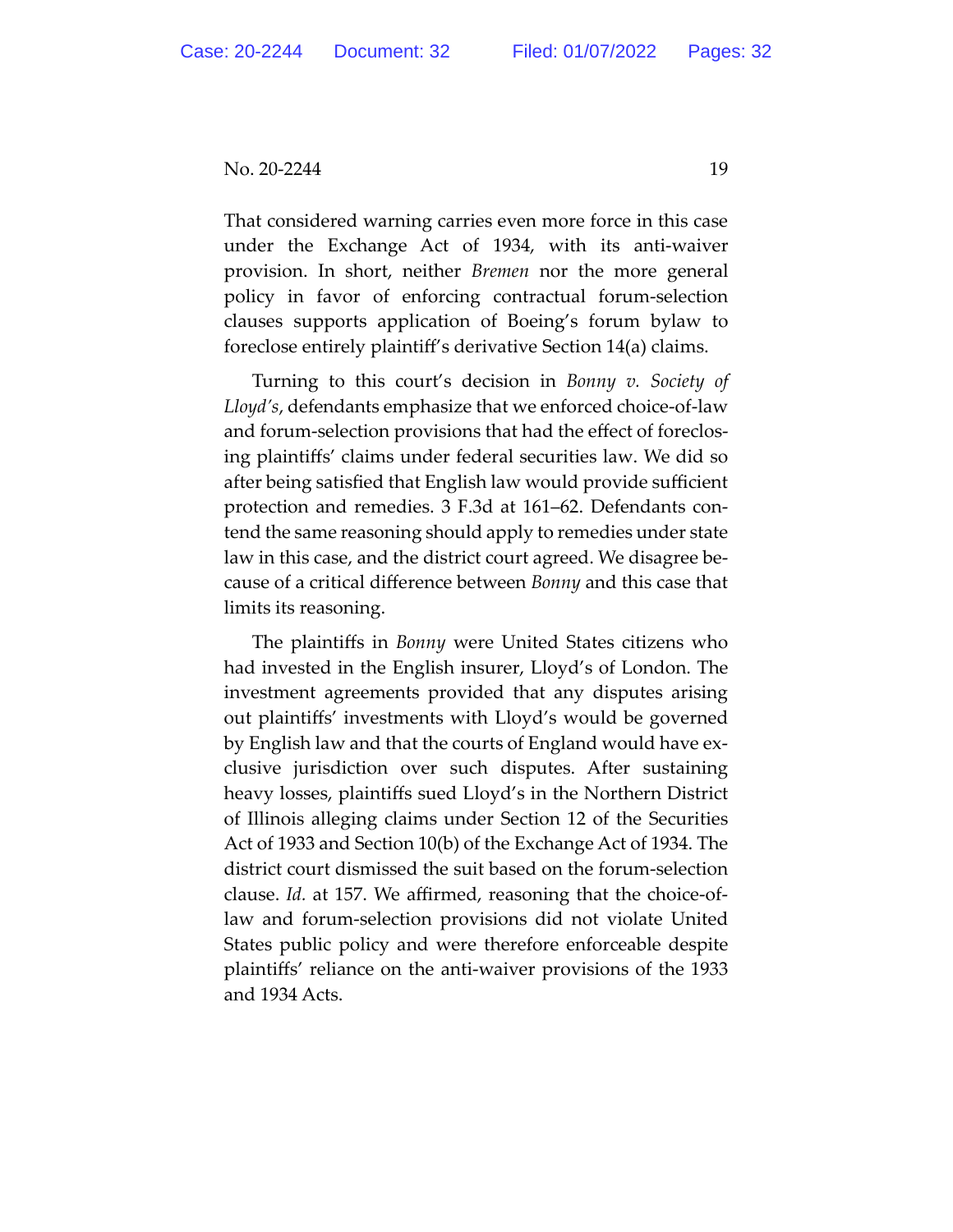The lack of a true conflict between English law and applicable United States law was central to our decision. 3 F.3d at 161–62. First, citing *Bremen*, we noted that choice-of-law and forum-selection provisions in agreements between domestic and foreign businesses are "valid and should be enforced unless enforcement is shown by the resisting party to be unreasonable under the circumstances." *Id.* at 159, quoting *Bremen*, 407 U.S. at 10. The plaintiffs in *Bonny*, much like the plaintiffs in *Bremen*, had failed to demonstrate that the provisions at issue were unreasonable. *Bonny*, 3 F.3d at 160. Further, echoing the Supreme Court's language in *Bremen*, *Mitsubishi Motors*, and *Scherk v. Alberto-Culver Co.*, 417 U.S. 506 (1974), we explained that the presumptive validity of such provisions offered valuable predictability in international business transactions. *Bonny*, 3 F.3d at 159–60, discussing *Mitsubishi Motors*, 473 U.S. at 629, and *Scherk*, 417 U.S. at 516.

Even so, we harbored "serious concerns that Lloyd's clauses operate[d] as a prospective waiver of statutory remedies for securities violations," but in the end we were "satisfied that several remedies in England vindicate[d] plaintiffs' substantive rights while not subverting" the principles of full and fair disclosure protected by the Securities Act of 1933. *Bonny*, 3 F.3d at 160–61.3 The international nature of the transactions and the availability of adequate remedies under British law convinced us that the forum-selection and choice-of-

<sup>3</sup> In *Bonny*, the record showed that English law afforded plaintiffs a cause of action similar to their claims under Section 10(b) of the Exchange Act of 1934 and Rule 10b-5. 3 F.3d at 161. There were no English rights and remedies similar to those under Sections 12(1) and 12(2) of the Securities Act of 1933. *Id.* at 162.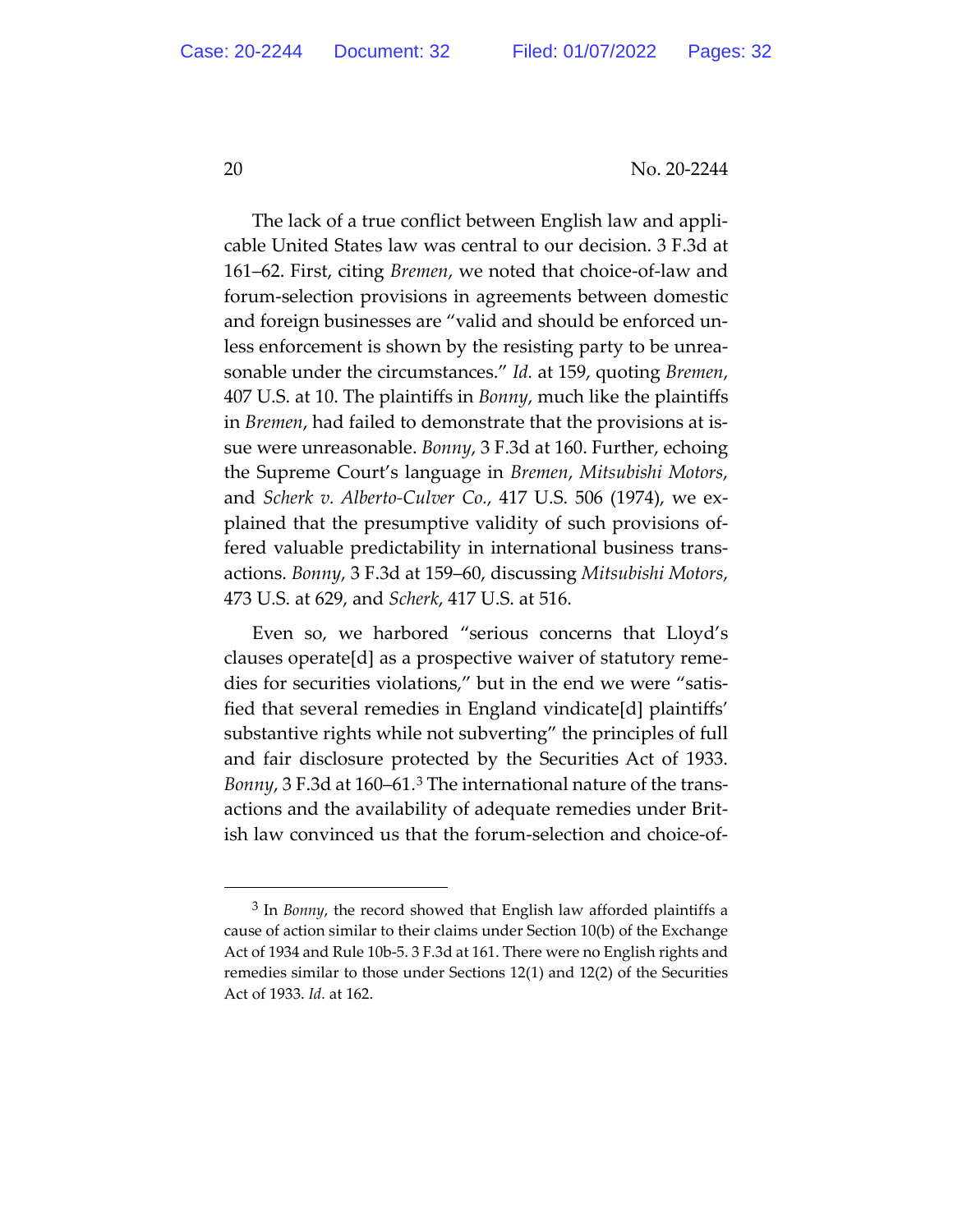law provisions were enforceable despite the anti-waiver provisions in the 1933 and 1934 Acts. *Id.* at 162.4

Defendants argue that we should extend the same analysis—focused on the sufficiency of remedies under state law—to enforce Boeing's forum bylaw here. That argument overlooks the decisive role that the international character of the dispute played in *Bonny*. The English remedies were deemed sufficient *only* in light of the international nature of the investment agreements: "Given the international nature of the transactions involved here, and the availability of remedies under British law that do not offend the polices behind the securities laws, the parties' forum selection and choice of law provisions contained in the agreements should be given effect." 3 F.3d at 162.

There is no hint in *Bonny* that the same logic and result would apply to a domestic transaction's forum-selection

<sup>4</sup> *Bonny* is consistent with decisions in other circuits balancing these competing interests when parties to *international* investments agree on foreign forums and foreign law. For example, in *Haynsworth v. The Corporation*, 121 F.3d 956 (5th Cir. 1997), the Fifth Circuit reiterated that United States courts should "tread cautiously before expanding the operation of U.S. securities law in the international arena," particularly "in the case of England, a forum that American courts repeatedly have recognized to be fair and impartial." *Id.* at 966–67 (footnote omitted). For similar holdings, see *Richards v. Lloyd's of London*, 135 F.3d 1289, 1294–96 (9th Cir. 1998) (en banc); *Roby v. Corporation of Lloyd's*, 996 F.2d 1353, 1364–66 (2d Cir. 1993); *Riley v. Kingsley Underwriting Agencies, Ltd.*, 969 F.2d 953, 958 (10th Cir. 1992); *AVC Nederland B.V. v. Atrium Inv. P'ship*, 740 F.2d 148, 158–59 (2d Cir. 1984) (Section 29(a) did not prevent enforcement of choice of Dutch forum and law). These decisions all seem generally consistent with the Supreme Court's later decision in *Morrison v. National Australia Bank*, 561 U.S. 247 (2010), which limited extraterritorial application of United States securities laws.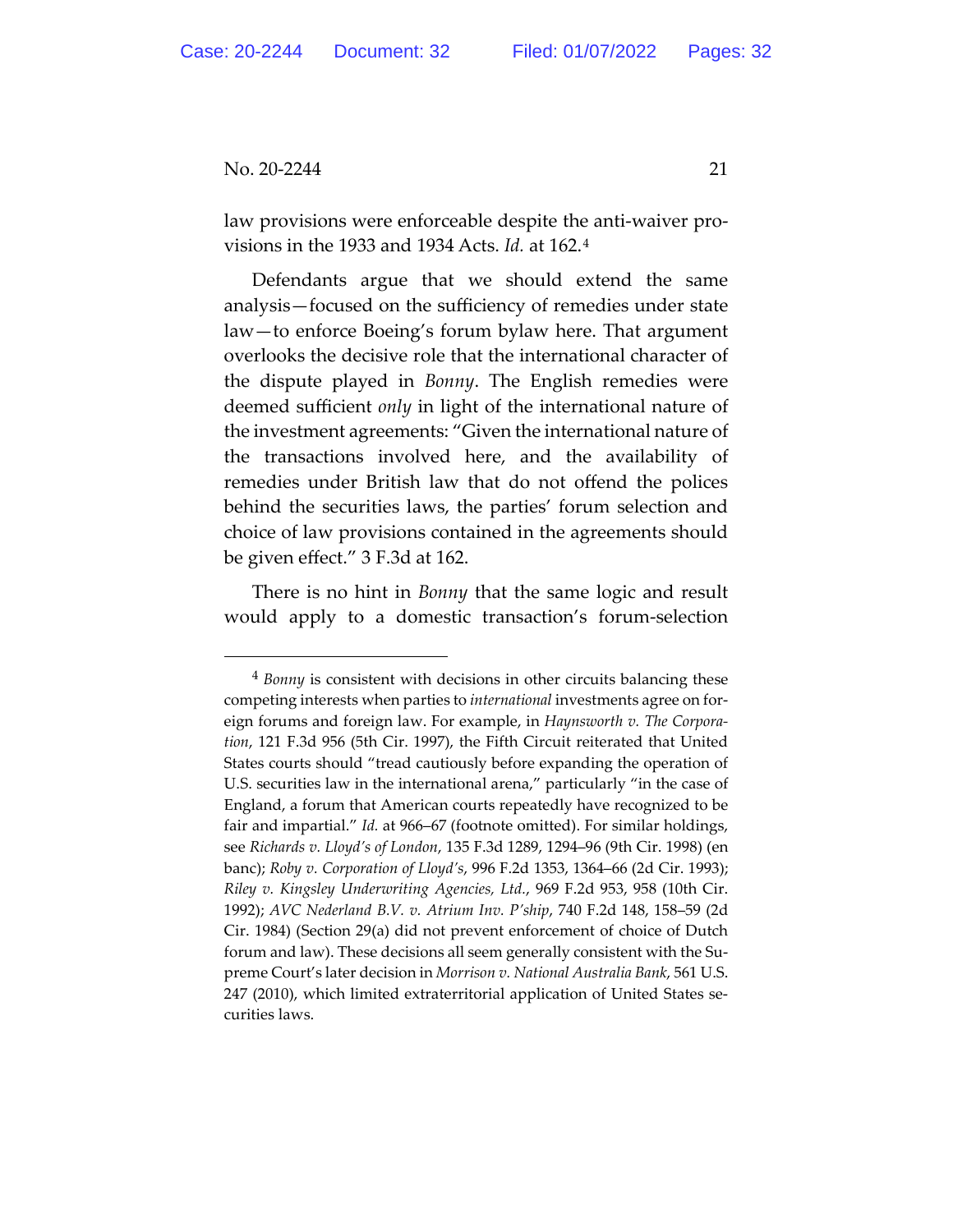clause that had the effect of waiving federal securities rights and remedies and leaving the investor to only state-law remedies. To the contrary, extending *Bonny* to domestic investments and state-law remedies would undermine the pivotal decisions by Congress in 1933 and 1934 to assume the dominant role in securities regulation after decades of ineffective state regulation. Both federal Acts contain anti-waiver provisions that prevent parties from opting out of the federal laws in favor of state law, no matter how similar or strong the statelaw rights and remedies are. See 15 U.S.C. §§ 77n & 78cc(a).

As applied to plaintiff's Section 14(a) claims, Boeing's forum bylaw does not implicate the unique needs of international trade or require us to parse the similarities and differences between foreign and domestic securities laws. The anti-waiver provision of Section 29(a) does not invite a determination of whether state law offers alternative remedies that might be deemed sufficient against an inchoate standard. Non-waiver is woven into the public policy of the federal securities laws because it is the express statutory law. And that law is binding—especially where, as here, there are no countervailing international policy interests at stake. Accord, *Luce v. Edelstein*, 802 F.2d 49, 57 (2d Cir. 1986) (forumselection clause provided for only state-court jurisdiction; district court correctly dismissed most claims but retained jurisdiction over Exchange Act claims); *KDH Consulting Grp. LLC v. Iterative Capital Mgmt. L.P.*, 2020 WL 7251172, at \*9 (S.D.N.Y. June 29, 2020) (following *Luce*, retaining Exchange Act claims but dismissing other claims).

*Bonny* required a choice between United States law and policy and foreign law and policy. Here, however, we see no comparable tension between federal law and policy and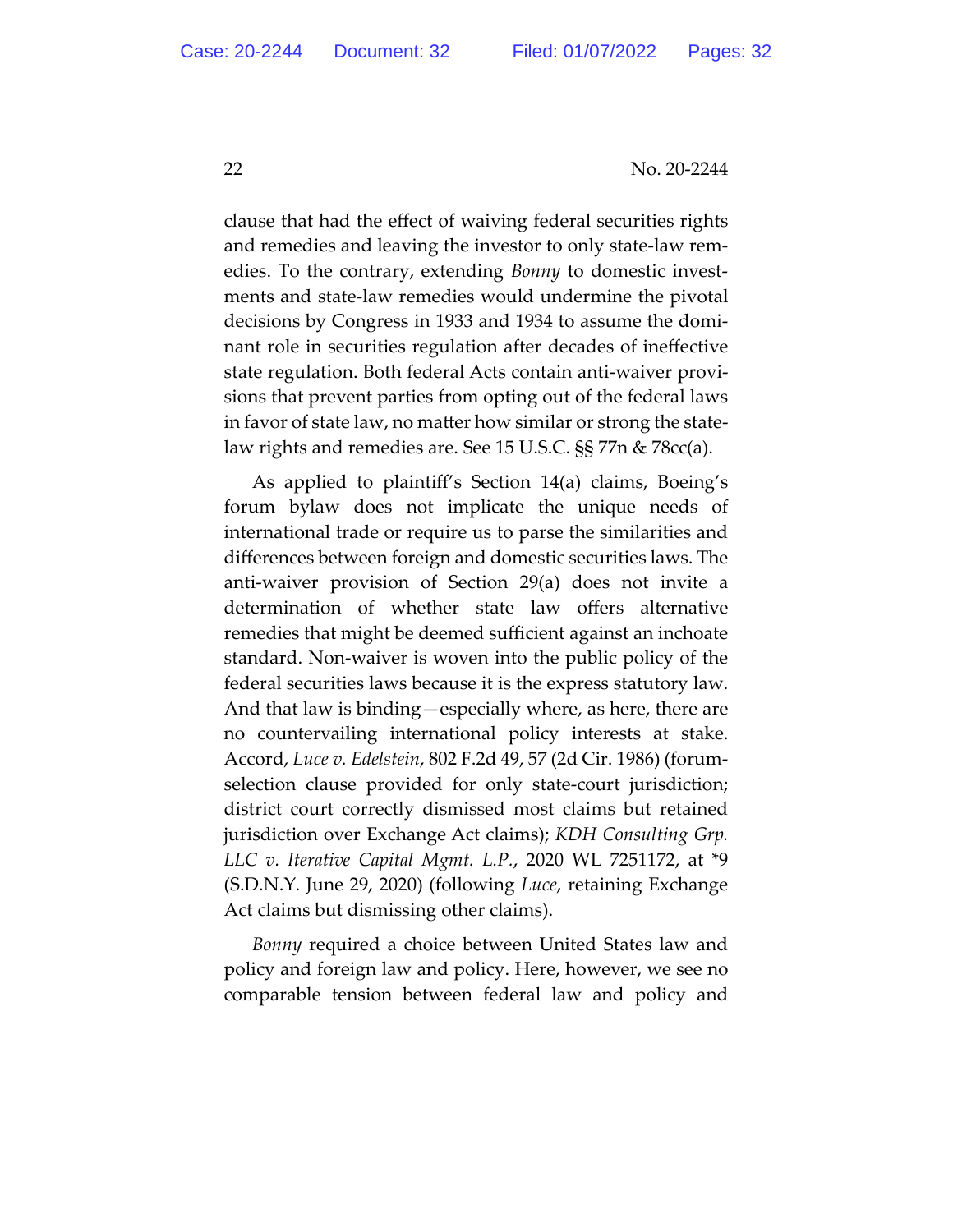Delaware state law and policy. After all, under the Supremacy Clause of the United States Constitution, state courts enforce and apply both state and federal law. See *Claflin v. Houseman*, 93 U.S. 130, 136 (1876) ("The law of the United States are laws in the several States, and just as much binding on the citizens and courts thereof as the State laws are. The United States is not a foreign sovereignty as regards the several States, but is a concurrent, and, within its jurisdiction, paramount sovereignty."), cited in *Brandon v. Anesthesia & Pain Mgmt. Assocs.*, 277 F.3d 936, 942 (7th Cir. 2002) (Illinois courts would recognize claim for retaliatory discharge in violation of Illinois public policy where employer fired employee for objecting to violations of federal anti-fraud law). The Delaware Court of Chancery's opinion in *Boilermakers Fund* shows no relevant tension between Delaware corporation law and public policy and federal securities law and policy. Instead, as noted, the Court of Chancery said that the defendant corporations would run into trouble under the Exchange Act's anti-waiver provision in Section 29 if they tried to apply their forum-selection provisions to foreclose entirely claims under the Exchange Act. 73 A.3d at 962.5

Finally, our dissenting colleague proposes an entirely different solution for the puzzle at this intersection of state

<sup>5</sup> For all of these reasons, we respectfully disagree with relevant portions of several district court decisions that have extended the reasoning of *Bonny* beyond its international foundations to enforce forumselection clauses that had the effect of foreclosing claims under otherwiseapplicable federal securities laws and leaving plaintiffs to only state-law remedies. See *Spenta Enterprises, Ltd. v. Coleman*, 574 F. Supp. 2d 851, 857 (N.D. Ill. 2008), followed in *Solid Q Holding, LLC v. Arenal Energy Corp.*, 2017 WL 935891, at \*2 n.17 (D. Utah Mar. 8, 2017), and *Vernon v. Stabach*, 2014 WL 1806861, at \*6 (S.D. Fla. May 7, 2014).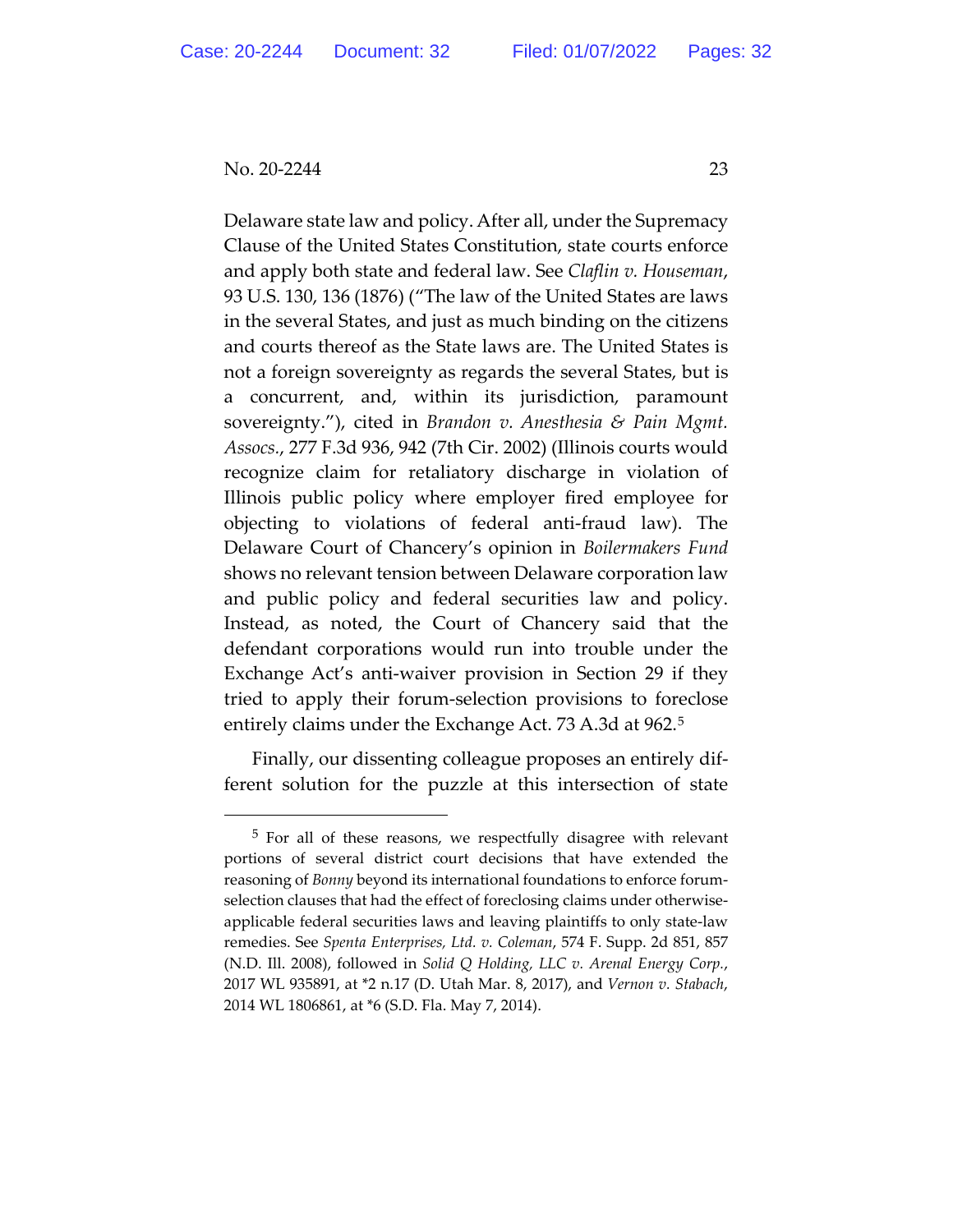corporation law, federal securities law, and federal jurisdiction and venue rules. The dissent's proposed solution would be to allow a Delaware state court to hear a derivative action under Section 14(a), despite the Exchange Act's provision for exclusive federal jurisdiction in Section 29(a). As a matter of policy, that solution might well be a reasonable outcome, at least under a different set of federal statutes and precedents. That solution, however, is not consistent with our reading of either Delaware law, the Exchange Act's exclusive federal jurisdiction, *Borak*'s recognition of derivative claims under Section 14(a), or the Supreme Court's caution in the *Mitsubishi* case, 473 U.S. at 637 n.19, against using choice-of-forum and choice-of-law clauses to attempt prospective waivers of federal statutory remedies.

Notably, defendants have not advocated for the dissent's novel proposal to send this dispute to state court in Delaware. The defendants have instead argued all along for their preferred Catch-22 result that would bar plaintiff's derivative Section 14(a) claim in *any* forum. Also, the dissent does not cite any precedent adopting its solution for this case. In our view, a state court would have to be bold indeed to adopt that solution and to exercise jurisdiction over this derivative claim despite Section 29(a), the lack of support from either side in this lawsuit, and the Supreme Court's warning in footnote 19 of the *Mitsubishi* case. See also *Cottrell v. Duke*, 737 F.3d 1238, 1247−48 (8th Cir. 2013) (reversing *Colorado River* abstention over shareholder derivative action under Section 14(a) because Delaware state court could not exercise jurisdiction over that claim in parallel derivative action).

It may or may not be true, as the dissent suggests, that Delaware *could* abolish or further restrict derivative claims based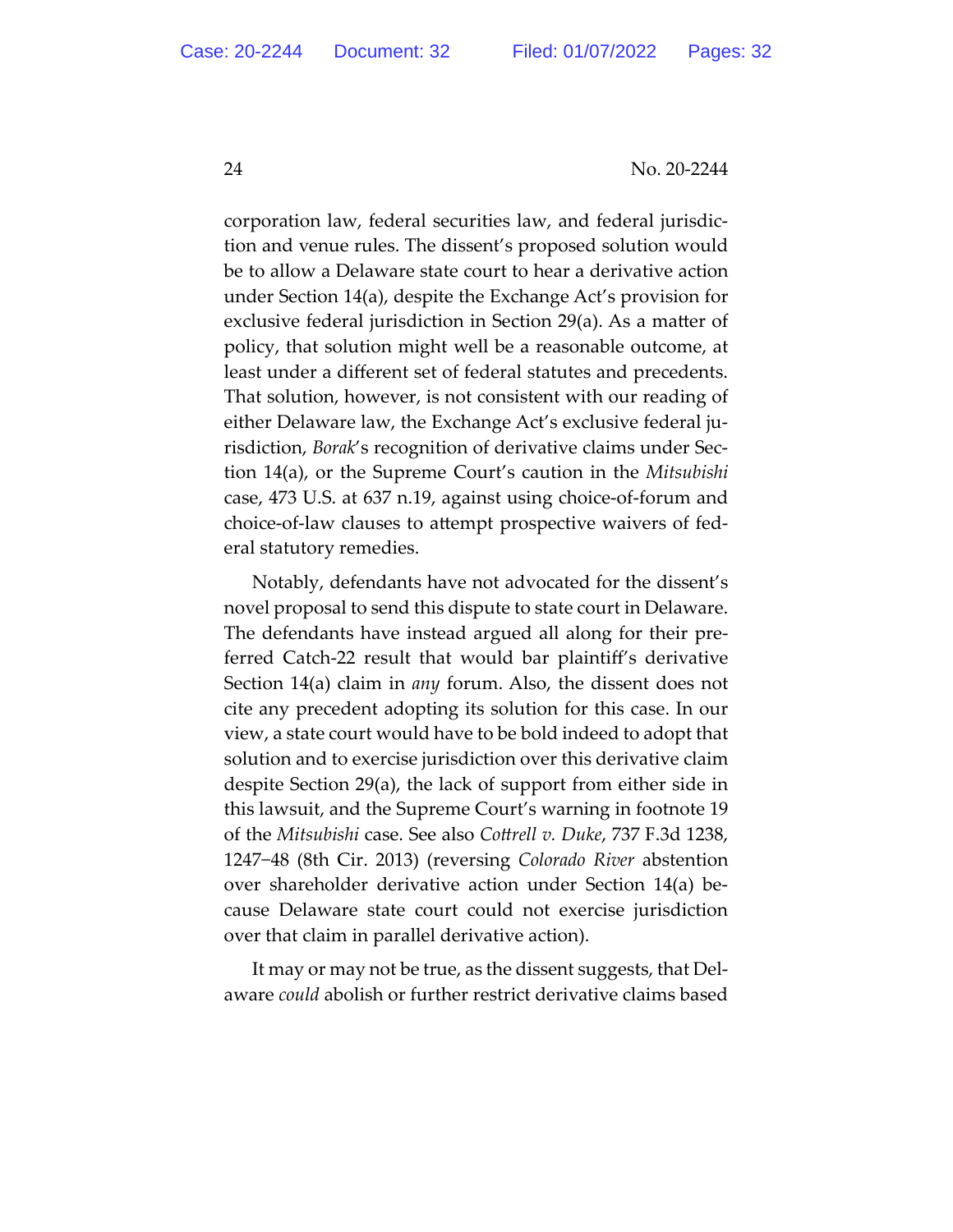on federal laws in ways consistent with the dissent's views. We decline to speculate on the point because Delaware has not yet done so or signaled its intention to do so. Unless and until it does, the better course is to hold that Boeing's forum bylaw cannot be applied to this derivative action asserting a claim that is subject to exclusive federal jurisdiction.

The judgment of the district court is REVERSED and the case is REMANDED to the district court for further proceedings consistent with this opinion.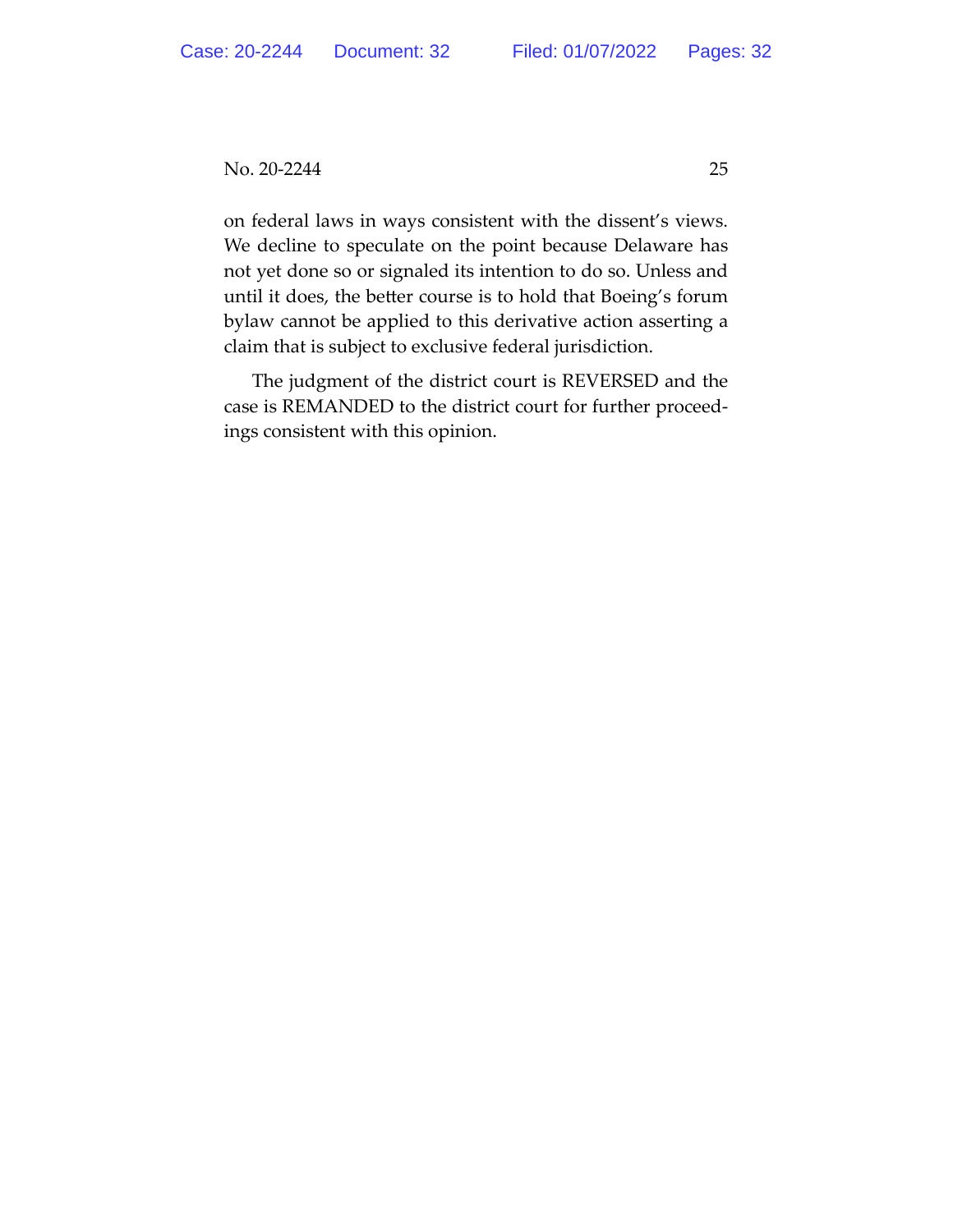EASTERBROOK, *Circuit Judge*, dissenting. Page 2 of my colleagues' opinion sums up their rationale: "Because the federal Exchange Act gives federal courts exclusive jurisdiction over actions under it, applying the bylaw to this case would mean that plaintiff's derivative Section 14(a) action may not be heard in any forum." They deem that outcome unacceptable. Yet plaintiff retains its right to sue directly under §14(a) in federal court, and jurisdiction to enforce the Exchange Act is not exclusive in the way my colleagues understand it. This means that litigating the proposed derivative suit in state court is not problematic.

Section 14(a), 15 U.S.C. §78n(a), says that it is unlawful for any person to solicit proxies in violation of a rule issued by the SEC. It does not say one word about enforcement, nor does any other part of the Exchange Act. Federal judges created a private right of action—and the action thus created is one that permits investors to sue issuers, not one that permits issuers (the authors of the contested documents) to sue. See *Virginia Bankshares, Inc. v. Sandberg*, 501 U.S. 1083 (1991); *Piper v. Chris-Craft Industries, Inc*., 430 U.S. 1 (1977). Nothing in Boeing's bylaw strips plaintiff, as a recipient of proxy materials, of the ability to file a direct §14(a) action in federal court. And since plaintiff retains that ability, it is hard to see how it has been deprived of a right to enforce §14(a).

Recall what a derivative action is. An investor who wants a corporation to sue members of its own board or management proceeds in multiple steps. First the investor demands action from the board. If the board says no, the investor sues the directors seeking a judicial order compelling them (or permitting the investor on their behalf) to require the corporation to sue. If a court issues such an order, the corporation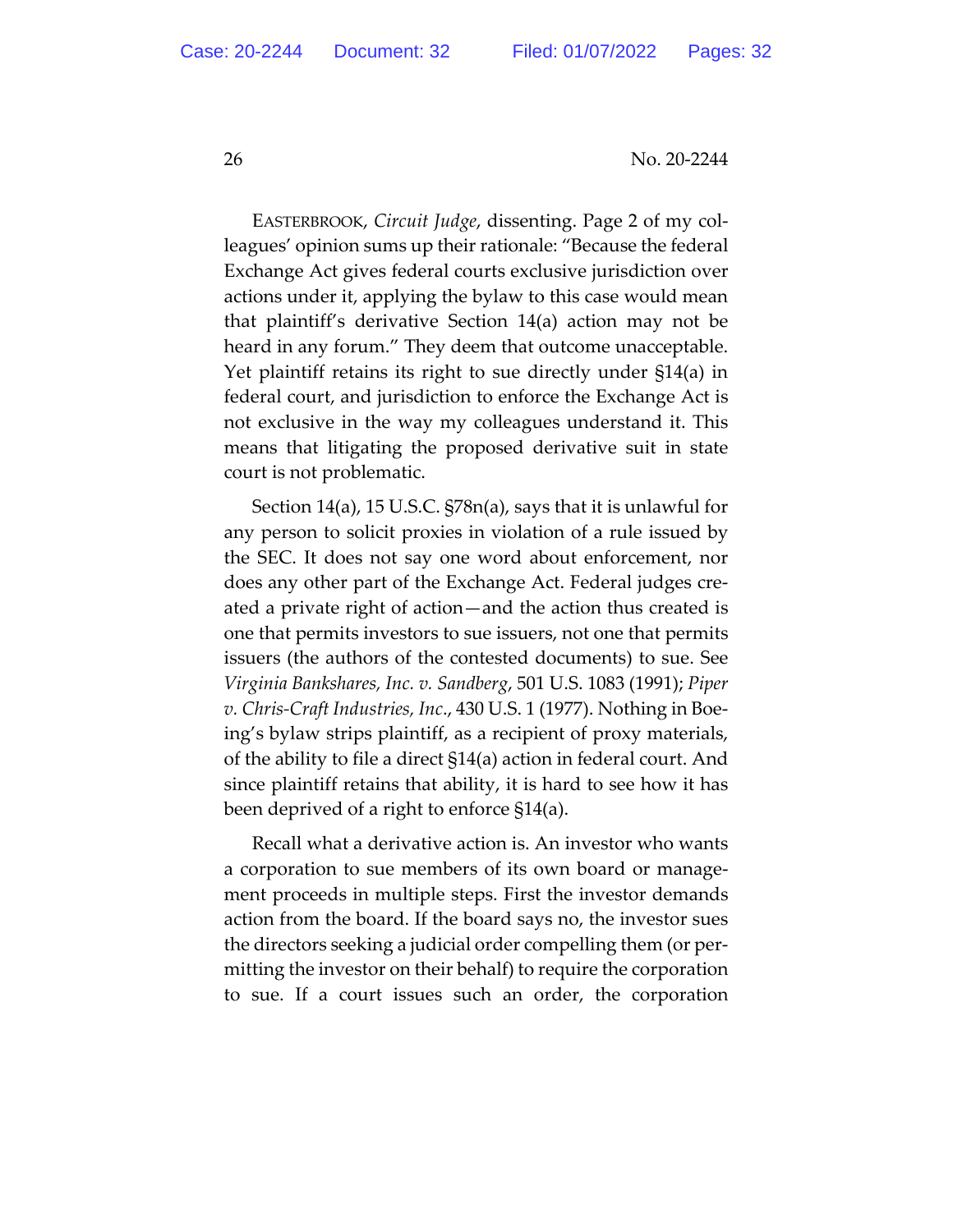(perhaps represented by the investor as its agent) litigates against the directors. The first two steps, which address the question "Who speaks for the corporation?", are matters of corporate internal affairs under state law. So *Kamen v. Kemper Financial Services, Inc*., 500 U.S. 90 (1991), holds with respect to derivative suits whose ultimate (third) step would rest on federal law. It is state law, *Kamen* tells us, that determines both when demand is required and when investors can step into a corporation's shoes. And the third step—in which a corporation, author of the proxy materials, sues its own directors also rests on state law. Plaintiff's theory at the third step would be that the directors violated their state-law duty of care by permitting Boeing to do things that exposed it to liability under federal law. Section 14(a) plays a role in such litigation, to be sure, but does not create the claim. Nor is the derivative claim necessary to enforce the federal rule, which is done through investors' or the SEC's direct suits.

Suppose Delaware were to abolish derivative suits. Investors still could sue managers for violating the state-law duties of care or loyalty. Investors still could sue companies under statutes such as §14(a). Would abolishing derivative actions violate federal law? I can't see how. And if states can abolish derivative suits without violating §14(a), they can permit corporations to establish conditions on derivative suits. The federal right is for investors or the SEC to sue directly. Many investors *have* sued Boeing directly about the 737 MAX debacle. A derivative suit adds only a procedural snarl.

*Virginia Bankshares* holds that the existence of a private right of action under §14 cannot be taken for granted. It is not an on/off matter, in which every possible claim in the name of §14 is proper. Instead the judiciary proceeds theory by theory.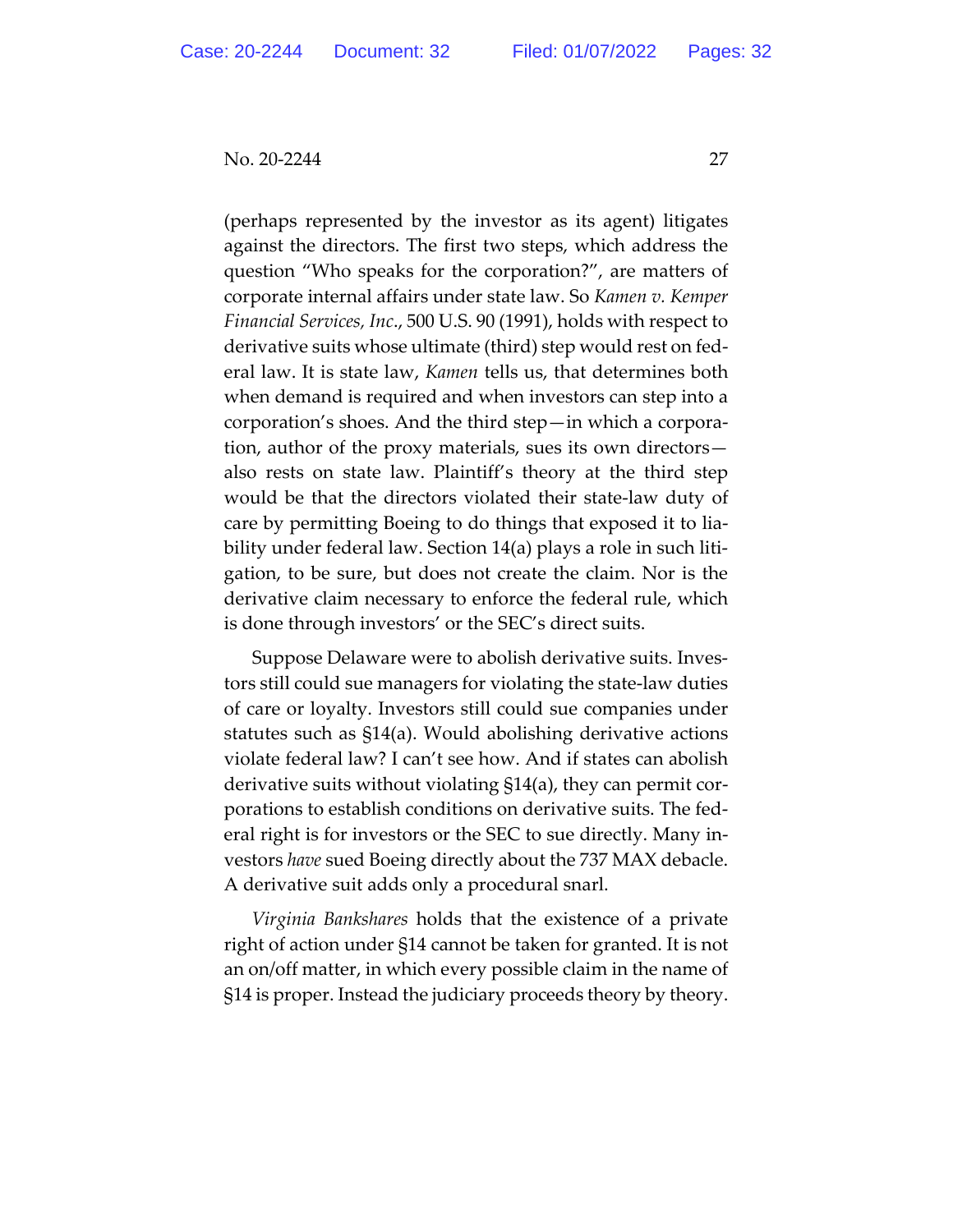The Supreme Court has never held or even intimated that there is a federal right to pursue a derivative claim under §14(a) when the investor can pursue a direct claim. *J.I. Case Co. v. Borak*, 377 U.S. 426, 432 (1964), holds that §14 supports a derivative claim when its denial would "be tantamount to a denial of federal relief"; that condition does not hold when the private plaintiff can pursue a direct action in federal court.

*Virginia Bankshares* treats *Borak* as limited to its facts and declines to extend private rights under §14(a) to new theories. In the 30 years since, the Justices have told us that the days of authorizing private actions in common-law fashion are over. See, e.g., *Jesner v. Arab Bank, PLC*, 138 S. Ct. 1386, 1402 (2018) (describing the Court's "reluctance to extend judicially created private rights of action"). *Borak* is now a derelict. We should not expand it to a situation in which private rights can be enforced in direct suits.

As for the supposed exclusivity of jurisdiction under the Exchange Act: since per *Kamen* at least the first two steps rest on state law, it is hard to see how federal jurisdiction over derivative litigation could be exclusive. Congress has recognized this. For 61 years the Securities Exchange Act of 1934 did not mention derivative litigation. That changed in 1995, with the Private Securities Litigation Reform Act. One feature of this statute, which amends the 1934 Act, permits issuers to remove suits filed, nominally under state law, when the subject matter comes within the scope of federal law. See generally *Merrill Lynch, Pierce, Fenner & Smith Inc. v. Dabit*, 547 U.S. 71 (2006). But derivative suits can't be removed. See 15 U.S.C.  $\frac{\pi}{27}p(f)(2)(B)$ . Congress thus has told us that derivative suits related to securities matters may begin in state court—and, if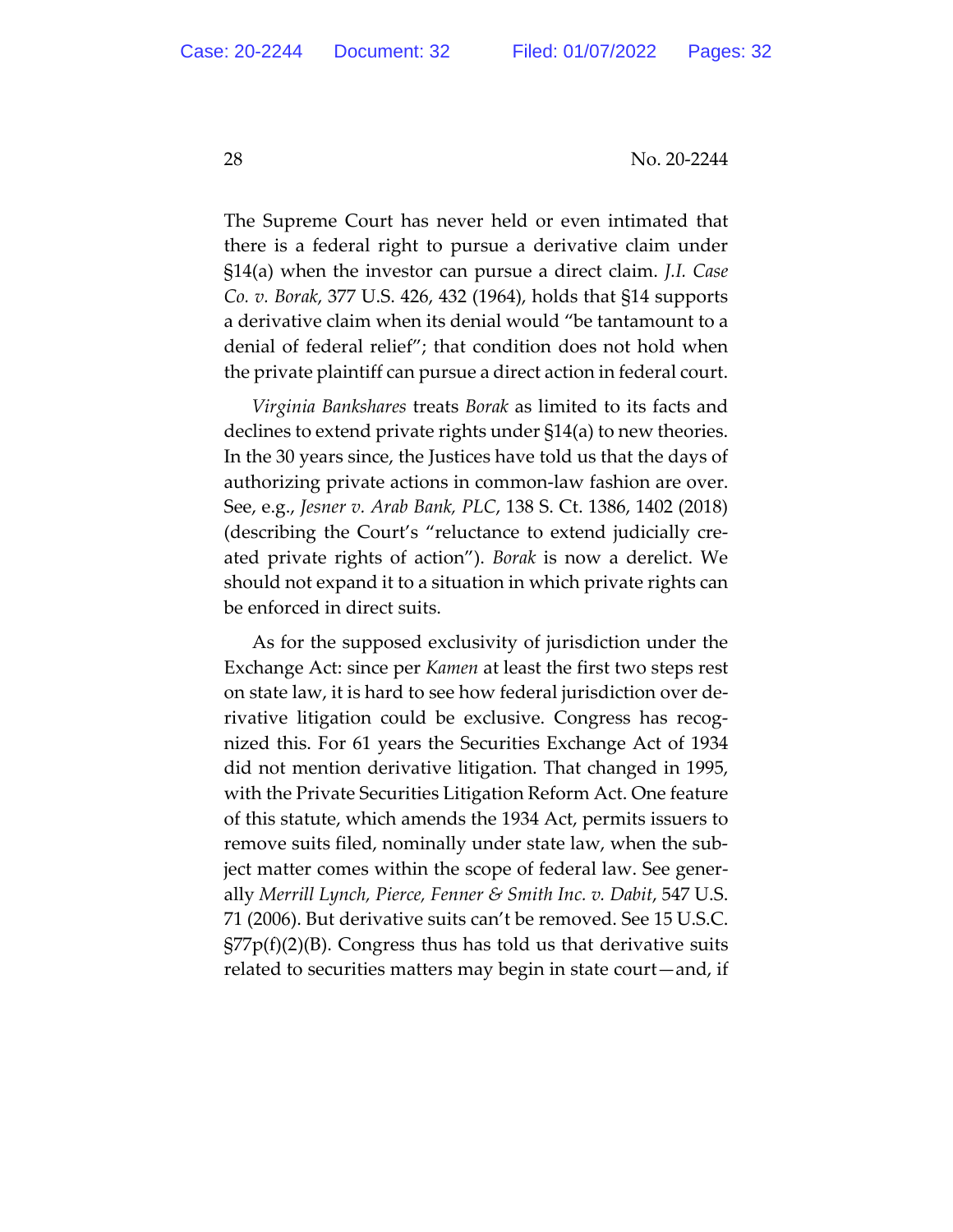they begin there, stay there. That's inconsistent with my colleagues' view that they must be in federal court.

Section 27(a) of the Exchange Act, 15 U.S.C. §78aa(a), provides for exclusive jurisdiction of claims arising under the Exchange Act and the SEC's rules, but a derivative suit arises under state law even if a federal issue may come to the fore eventually. More: *Shearson/American Express, Inc. v. McMahon*, 482 U.S. 220 (1987), treats exclusivity under §27(a) as a right that people may waive. 482 U.S. at 227–38. It added that the anti-waiver clause in §29(a), 15 U.S.C. §78cc(a), is limited to the Act's substantive standards. This meant in *McMahon* that issuers and investors are free to agree to arbitration. *McMahon*'s reasoning means that other forum-selection agreements are permissible—after all, the Court deems arbitration a kind of forum-selection agreement, which *Scherk v. Alberto-Culver Co*., 417 U.S. 506 (1974), held to be compatible with the Exchange Act. The provision in Boeing's bylaws is just another forum-selection clause. (Under Delaware law, bylaws are contracts between corporations and investors. See *ATP Tour, Inc. v. Deutscher Tennis Bund*, 91 A.3d 554, 558 (Del. 2014).) The bylaw waives any right to exclusive federal jurisdiction. Delaware will provide whatever substantive relief is appropriate, if its judiciary first holds that plaintiff can litigate on Boeing's behalf.

Any doubt could be resolved by decomposing a derivative claim into its components: the first two steps in state court under state law, and the third (if the state judiciary authorizes plaintiff to represent Boeing) in federal court. That would do minimal damage to Delaware law and Boeing's bylaw. The majority's approach, by contrast, demolishes a sensible state scheme.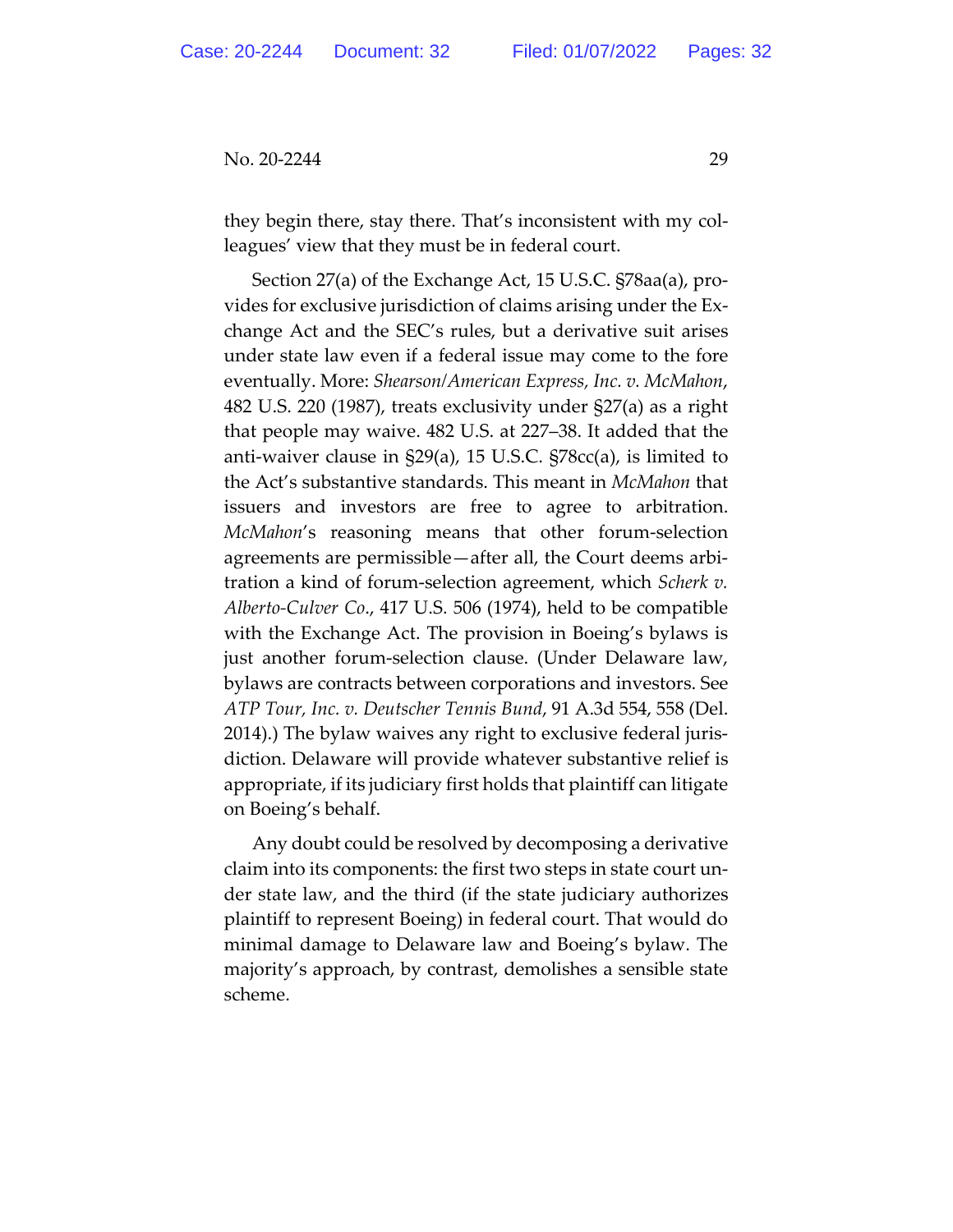I acknowledge that Boeing has not relied on *Kamen*, *McMahon*, or *Virginia Bankshares*. The principle of party presentation normally limits a federal court to resolving the parties' contentions. See *United States v. Sineneng-Smith*, 140 S. Ct. 1575 (2020). Yet Boeing has vigorously defended the validity of its bylaw, though it has slighted the choice-of-law considerations that I have stressed. A federal court is not bound by litigants' beliefs about the meaning of a jurisdictional provision such as §27(a). We must resolve jurisdictional issues correctly no matter what the parties say or omit. And *Kamen* concerns the appropriate treatment of parties' mistaken assumption that federal procedures govern derivative litigation in which there is a federal substantive issue. Both sides in *Kamen* told this court that federal substance implies federal procedures for derivative litigation; they disagreed only about what those procedures should be. After we devised a federal rule about demand on the board of directors, the Supreme Court reversed us for accepting the parties' mutual assumption. The Justices told us to apply state law to procedural matters in derivative suits, no matter the source of the substantive theory. We should not make the same mistake again.

None of what I have said so far would matter if, as the majority concludes, Boeing's bylaw is unlawful under Delaware law. Yet my colleagues' analysis of that subject is colored by their belief that the bylaw extinguishes a right under federal law. I've shown why that is not so.

Read on its own terms, 8 Del. Code §115 does not prohibit Boeing's bylaw. The statute provides:

The certificate of incorporation or the bylaws may require, consistent with applicable jurisdictional requirements, that any or all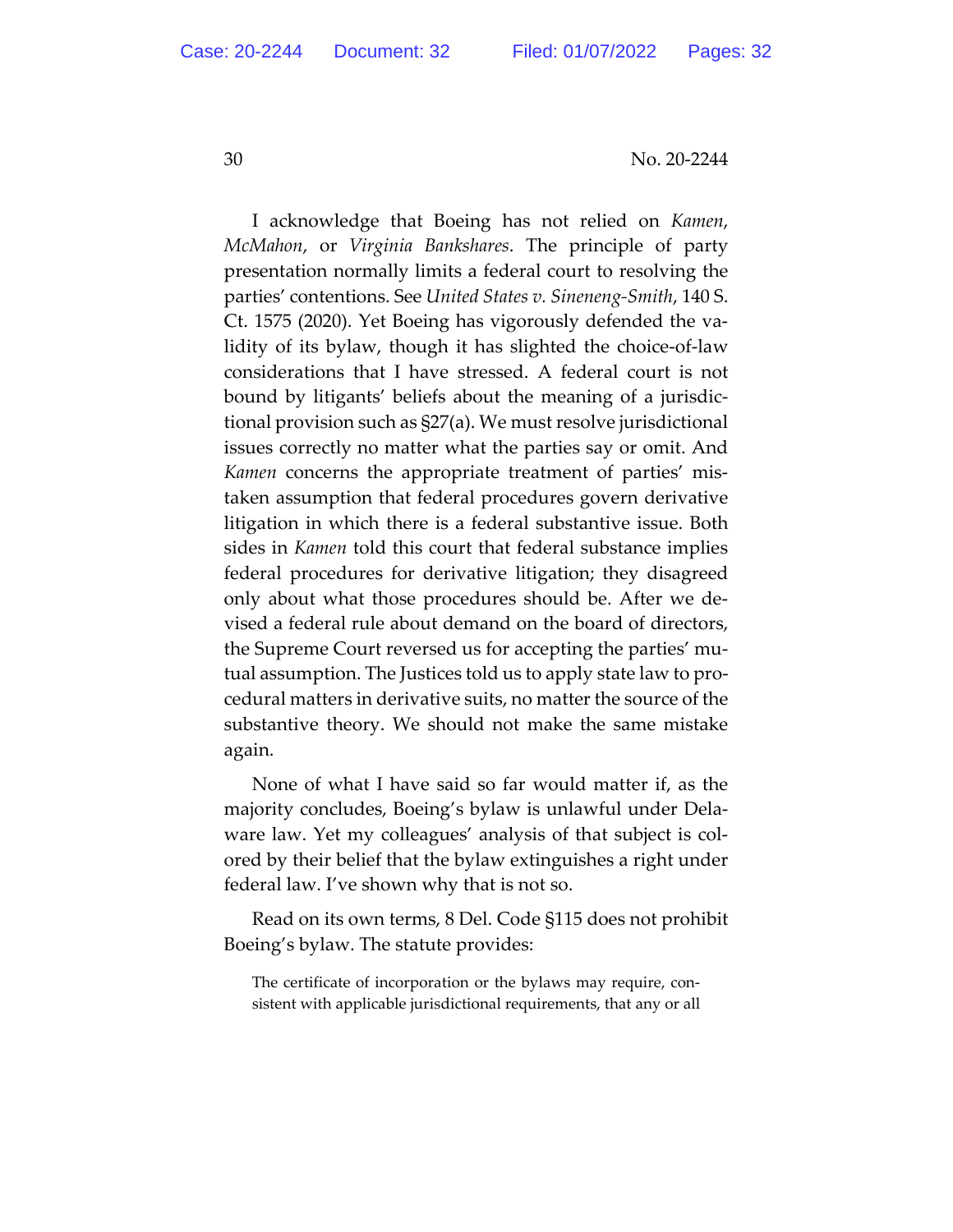internal corporate claims shall be brought solely and exclusively in any or all of the courts in this State, and no provision of the certificate of incorporation or the bylaws may prohibit bringing such claims in the courts of this State. "Internal corporate claims" means claims, including claims in the right of the corporation, (i) that are based upon a violation of a duty by a current or former director or officer or stockholder in such capacity, or (ii) as to which this title confers jurisdiction upon the Court of Chancery.

This does not prohibit bylaws that limit derivative claims to state court. To the contrary, it authorizes such bylaws and prohibits only those that *prevent* litigation in state court. Boeing's bylaw does not transgress that rule.

Suppose we treat plaintiffs' derivative suit as something other than an "internal corporate claim[]"—I think that it is one, but suppose otherwise. That would make §115 irrelevant. It would neither authorize nor prohibit the bylaw.

The most authoritative word about the meaning of §115 comes from the Supreme Court of Delaware.

Section 115 merely confirms affirmatively … that a charter may specify that internal corporate claims must be brought in "the courts in this State" … while prohibiting provisions that would preclude bringing internal corporate claims "in the courts of this State." Section 115, read fairly, does not address the propriety of forum-selection provisions applicable to other types of claims. If a forum-selection provision purports to govern intra-corporate litigation of claims that do not fall within the definition of "internal corporate claims," we must look elsewhere … to determine whether the provision is permissible.

*Salzberg v. Sciabacucchi*, 227 A.3d 102, 119 (Del. 2020). This tells us that §115 either supports Boeing's bylaw or is irrelevant to it. My colleagues say that 8 Del. Code §109(b), on which Boeing relies as the "elsewhere," does not authorize its bylaw because §115, as the more specific law, takes precedence. Yet